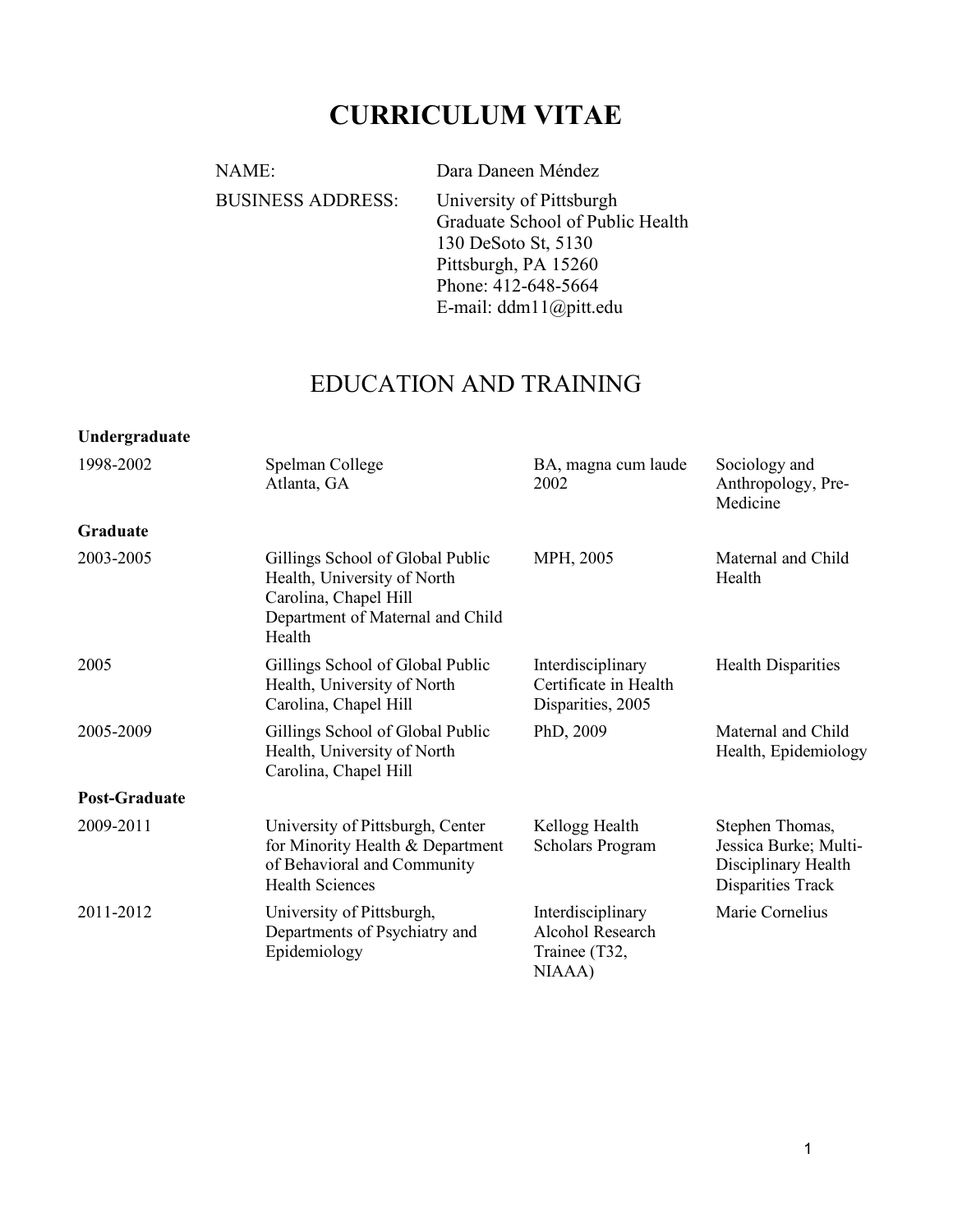# APPOINTMENTS AND POSITIONS

#### **Academic**

| 2020-2021           | Director (Interim)                                       | Center for Health Equity, Graduate School of Public<br>Health (GSPH), University of Pittsburgh                        |
|---------------------|----------------------------------------------------------|-----------------------------------------------------------------------------------------------------------------------|
| 2013-Present        | <b>Assistant Professor</b><br>Tenure stream: 2019        | Department of Epidemiology, GSPH                                                                                      |
|                     |                                                          | Secondary Appointments: Behavioral and Community<br>Health Sciences; General Internal Medicine, School of<br>Medicine |
| 2012-2013           | <b>Visiting Assistant</b><br>Professor                   | Department of Epidemiology, GSPH                                                                                      |
| 2011-2012           | <b>Postdoctoral Trainee</b>                              | Departments of Psychiatry and Epidemiology                                                                            |
| 2009-2011           | Kellogg Health<br>Scholar                                | Department of Behavioral and Community Health<br>Sciences; Center for Minority Health                                 |
| <b>Non-Academic</b> |                                                          |                                                                                                                       |
| 2020-Present        | <b>Executive Member</b>                                  | <b>Black Equity Coalition</b>                                                                                         |
| 2019-Present        | <b>Executive Member</b>                                  | BEST Allegheny: Healthy Baby Zone, MCH<br>Comprehensive Strategy, Birth Equity Institute                              |
| 2021-Present        | Member                                                   | Fetal Infant Mortality Review (Allegheny County, PA)                                                                  |
| 2019-Present        | Health Equity Editor                                     | <b>Block Chronicles</b>                                                                                               |
|                     | Co-Founder (2021)                                        | The Pittsburgh Latinx Artist Residency Program                                                                        |
| 2020-2021           | Advisor                                                  | <b>ACHD/DHS COVID-19 Task Force</b>                                                                                   |
| 2019-2020           | Advisor                                                  | California Maternal Quality Care Collaborative                                                                        |
| 2019-2021           | Member                                                   | <b>UPMC Maternal Mortality Review Committee</b>                                                                       |
| 2018-2021           | Member                                                   | PA Maternal Mortality Review Committee                                                                                |
| 2016-2019           | <b>Advisory Board</b>                                    | Women Engaged; Atlanta, GA                                                                                            |
| 2016-2019           | Member & Executive<br>Leadership                         | Infant Mortality Collaborative; Allegheny County, PA<br>(now BEST Allegheny)                                          |
| 2008-2016           | <b>Board of Directors</b><br>(Board Chair 2012-<br>2015) | National Women's Health Network; Washington, DC                                                                       |

# MEMBERSHIP IN PROFESSIONAL AND SCIENTIFIC SOCIETIES

| 2003-Present | American Public Health Association                                    |
|--------------|-----------------------------------------------------------------------|
| 2006-Present | Society for Paediatric and Perinatal Epidemiologic Research<br>(SPER) |
| 2006-Present | Society for Epidemiologic Research                                    |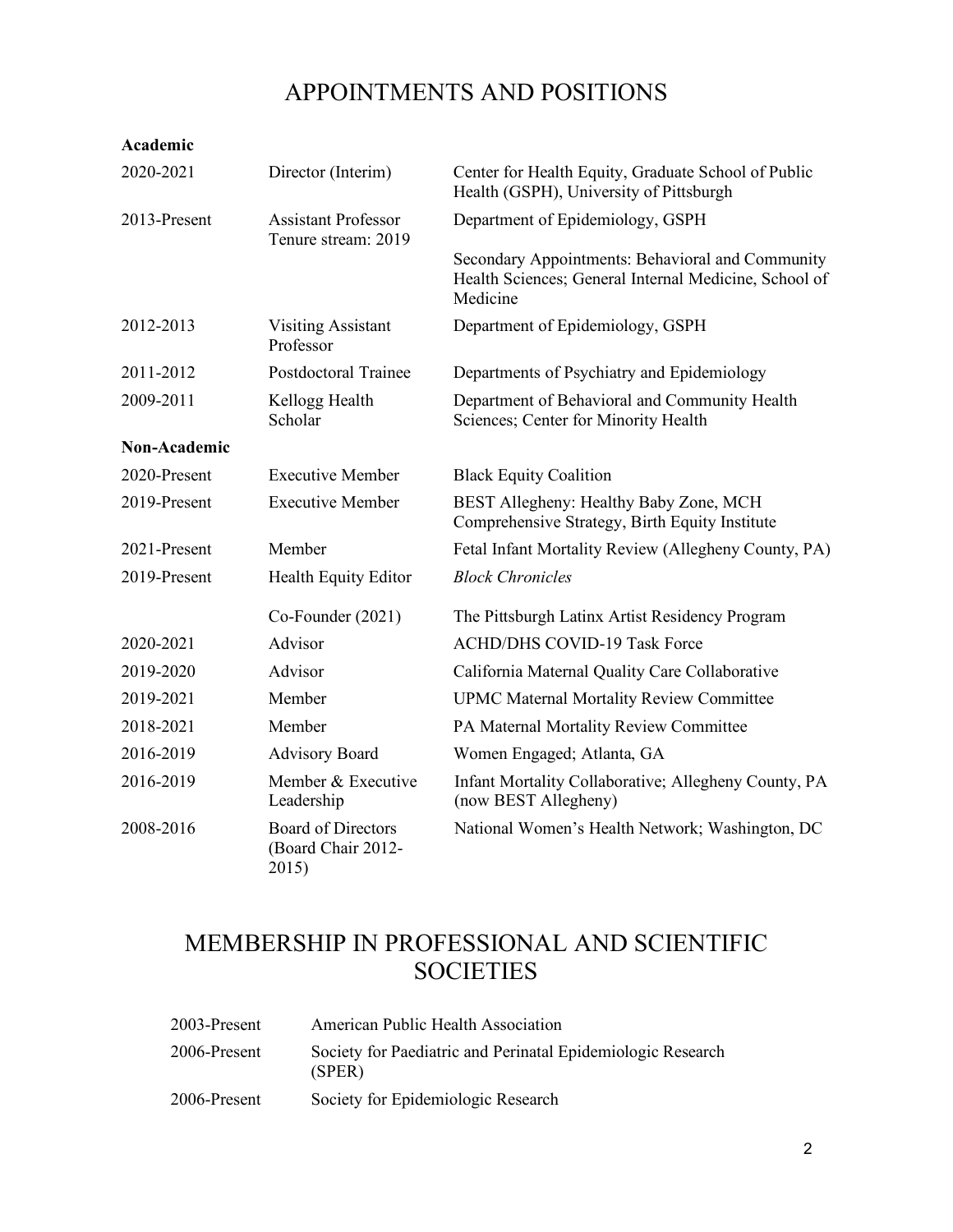| 2003-Present | Society for the Analysis of African-American Public Health Issues |
|--------------|-------------------------------------------------------------------|
| 2014-Present | <b>American Heart Association</b>                                 |

# **HONORS**

| 2021      | University of Pittsburgh Provost's Award for Diversity in the Curriculum                                                                                                                                                      |
|-----------|-------------------------------------------------------------------------------------------------------------------------------------------------------------------------------------------------------------------------------|
| 2020      | National Award for Effective Practice at the Community Level, Coalition<br>for Excellence in Maternal and Child Health Epidemiology                                                                                           |
| 2019      | University of Pittsburgh's Institutional Mentoring Program Across a<br>CommuniTy of Color (IMPACT)                                                                                                                            |
| 2018      | NSF Connections in Smart Health Workshop (Peer-reviewed and<br>competitive selection)                                                                                                                                         |
| 2016      | Delta Omega Honor Society, Theta Chapter, University of North Carolina-<br>Chapel Hill                                                                                                                                        |
| 2015      | Scholars in Residence Fellowship Program, Academy Health/Aetna<br>Foundation. (Peer-reviewed and competitive selection).                                                                                                      |
| 2014      | Trainee and Awardee, National Institutes of Health mHealth Winter<br>Training Institute and Summit. Gaylord National Resort Hotel; National<br>Harbor, MD. (Peer-reviewed and competitive selection).                         |
| 2014      | Public Health Critical Race Praxis Institute, Maryland Center for Health<br>Equity, University of Maryland, College Park, MD. NIMHD-funded<br>(P20MD006737) training institute. (Peer-reviewed and competitive<br>selection). |
| 2012      | Robert Wood Johnson Foundation SAAPHI/APHA Research Award-<br>received travel and conference fees to present research (Peer-reviewed and<br>competitive selection).                                                           |
| 2012-2013 | VA Substance Use Disorder QUERI Pilot Award (PI: Broyles)- Co-PI<br>providing expertise in alcohol contexts (Peer-reviewed and competitive<br>selection)                                                                      |
| 2010-2012 | NIH Loan Repayment Program: Health Disparities (Peer-reviewed and<br>competitive selection)                                                                                                                                   |

# PROFESSIONAL ACTIVITIES

### **1. Teaching**

a. Courses Taught

| Years              | <b>Course Number:</b>                                                  | <b>Hours of Lecture, credits</b>                | Role in course                   |
|--------------------|------------------------------------------------------------------------|-------------------------------------------------|----------------------------------|
| Taught             | Title                                                                  | <b>Average Enrollment</b>                       | <b>Primary/Coordinator</b>       |
| $2016-$<br>present | Social<br>Epidemiology, (Pitt)<br>Graduate School of<br>Public Health) | 2 credit hours<br>(average of 11 students/year) | Director (co-director:<br>Fabio) |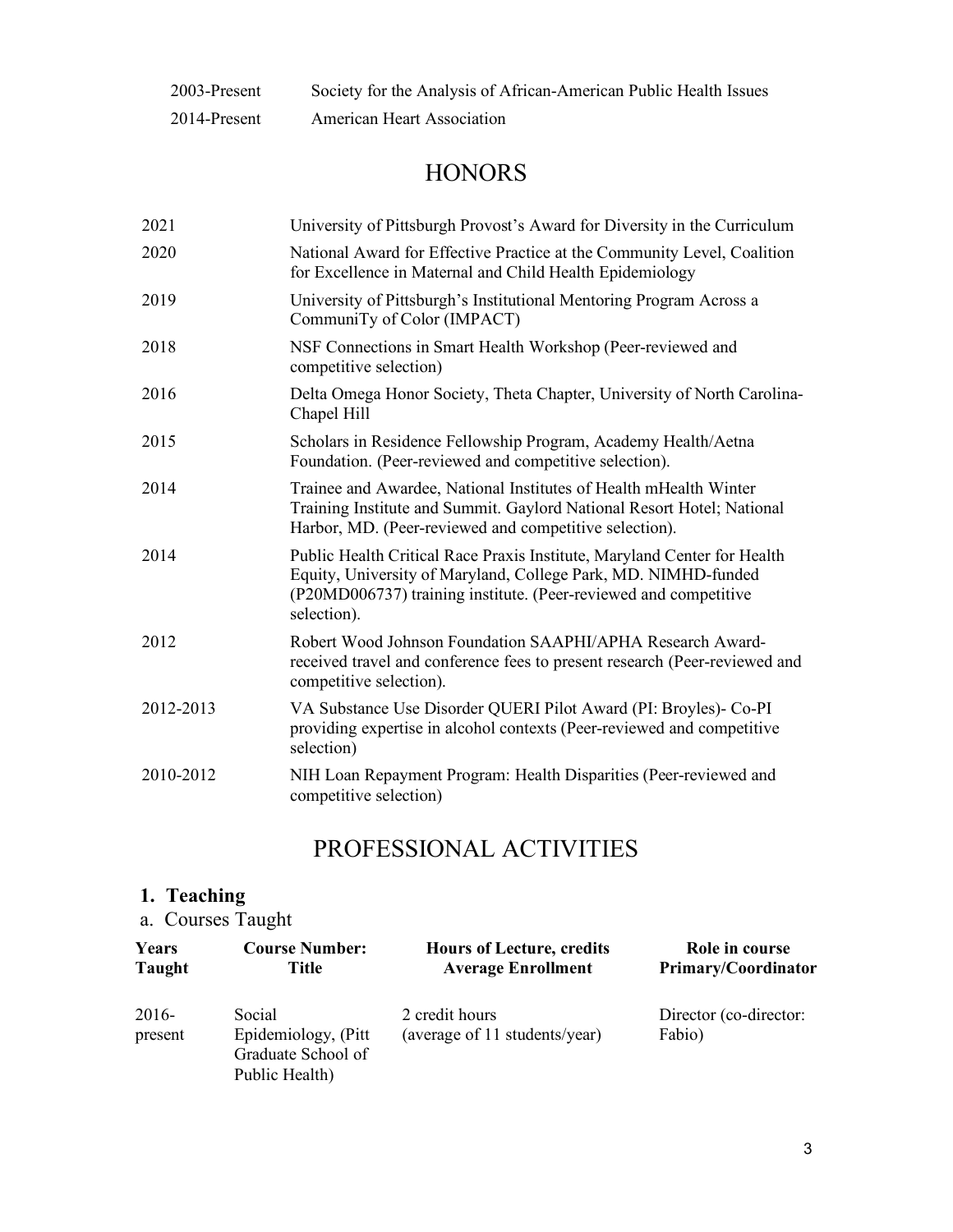| Date(s) | <b>Type of Teaching</b>                                    | <b>Title</b>                                                                                    |
|---------|------------------------------------------------------------|-------------------------------------------------------------------------------------------------|
| 2021    | Founder and Program Director                               | Maternal and Child Health Equity<br><b>Scholars Program</b>                                     |
|         |                                                            | Health Justice Scholars Program                                                                 |
|         | Anti-racism Curriculum Design and<br>Development; Lecturer | Clinical Experiences, Pitt School of<br>Medicine (SOM)                                          |
|         | <b>Invited Lecture</b>                                     | Introduction to Health Equity, BSPH<br>Program                                                  |
|         | <b>Invited Lecture</b>                                     | EPI Seminar, GSPH                                                                               |
|         | <b>Invited Lecture</b>                                     | Global and Community Health<br>Practicum, Nurse Midwifery Program,<br>Pitt School of Nursing    |
|         | <b>Invited Lecture</b>                                     | Health Equity Seminar, GSPH                                                                     |
|         | <b>Invited Lecture</b>                                     | Racism in Medicine, SOM                                                                         |
|         | <b>Invited Lecture</b>                                     | Community Health Advocates Training-<br>Safer Childbirth Cities Cohort, Healthy<br><b>Start</b> |
|         | <b>Invited Lecture</b>                                     | Bio-Health Research Seminar Series,<br>Pitt Department of Psychology                            |
| 2020    | Founder and Program Director                               | Maternal and Child Health Equity<br><b>Scholars Program</b>                                     |
|         |                                                            | Health Justice Scholars Program                                                                 |
|         | <b>Invited Lecture</b>                                     | EPI Seminar, GSPH                                                                               |
|         | <b>Invited Lecture</b>                                     | Perinatal and Reproductive Health,<br><b>GSPH</b>                                               |
|         | <b>Invited Lecture</b>                                     | Critical Race Theory, Pitt School of<br>Education                                               |
|         | <b>Invited Lecture</b>                                     | Women's Health Epidemiology, GSPH                                                               |
|         | <b>Invited Lecture</b>                                     | Health Disparities Research<br>Symposium, University of Puerto Rico                             |
|         | Anti-racism Curriculum Design and<br>Development; Lecturer | Clinical Experiences, Pitt School of<br>Medicine                                                |
|         | <b>Invited Lecture</b>                                     | BEST Allegheny Initiative- Intro to<br>Health Equity and Racism                                 |
| 2019    | <b>Invited Lecture</b>                                     | Overview of Health Equity, GSPH                                                                 |
|         | Founder and Program Director                               | Maternal and Child Health Equity<br><b>Scholars Program</b>                                     |
|         | <b>Invited Lecture</b>                                     | Health Equity Research Methods, GSPH                                                            |
|         | <b>Invited Lecture</b>                                     | Psychosocial Epidemiology, GSPH                                                                 |

## **b. Other Teaching** (lectures, tutorials and continuing education courses)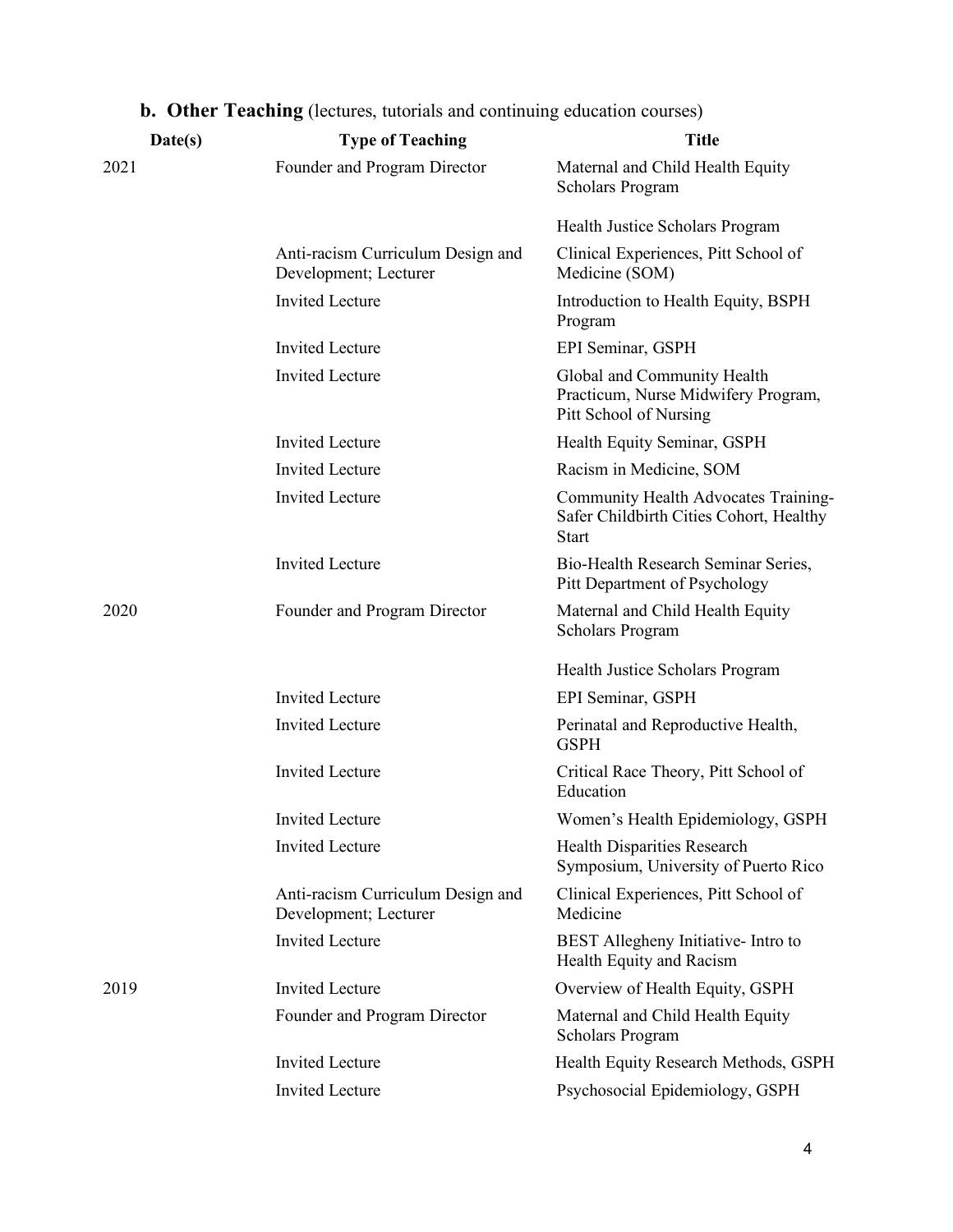| Date(s) | <b>Type of Teaching</b>      | <b>Title</b>                                                                    |
|---------|------------------------------|---------------------------------------------------------------------------------|
|         | <b>Invited Lecture</b>       | Seminar in Epidemiology, GSPH                                                   |
|         | <b>Invited Lecture</b>       | African American Health Issues, Pitt<br>Department of Africana Studies          |
|         | Invited Lecture/Facilitator  | Healthy Start Community Health<br><b>Advocates Training</b>                     |
| 2018    | Founder and Program Director | Maternal and Child Health Equity<br><b>Scholars Program</b>                     |
|         | <b>Invited Lecture</b>       | Health Equity Research Methods, GSPH                                            |
|         | <b>Invited Lecture</b>       | African American Health Issues, Pitt<br>Department of Africana Studies          |
|         | <b>Invited Lecture</b>       | Introduction to Research on Disparities in<br>Healthcare, Pitt CTSI             |
|         | <b>Invited Lecture</b>       | Community Health and Nurse Midwifery,<br>Pitt School of Nursing                 |
|         | <b>Invited Lecture</b>       | Reproductive Epidemiology, GSPH                                                 |
| 2017    | <b>Invited Lecture</b>       | Health Equity Research Methods, GSPH                                            |
|         | <b>Invited Lecture</b>       | Psychosocial Epidemiology, GSPH                                                 |
|         | <b>Invited Lecture</b>       | Community Health and Nurse Midwifery,<br>Pitt School of Nursing                 |
| 2016    | <b>Invited Lecture</b>       | African American Health Issues, Pitt<br>Department of Africana Studies          |
|         | <b>Invited Lecture</b>       | Introduction to Research on Disparities in<br>Healthcare, Pitt CTSI             |
|         | <b>Invited Lecture</b>       | Introduction to Social Work Research, Pitt<br>School of Social Work             |
|         | <b>Invited Lecture</b>       | Reproductive Epidemiology, GSPH                                                 |
| 2015    | <b>Invited Lecture</b>       | Research Methods in Health Equity,<br><b>GSPH</b>                               |
|         | <b>Invited Lecture</b>       | Women's Health Epidemiology, GSPH                                               |
|         | <b>Invited Lecture</b>       | Perinatal and Pediatric Epidemiology,<br><b>GSPH</b>                            |
| 2014    | <b>Invited Lecture</b>       | Research Seminar in Pediatric, Perinatal<br>and Reproductive Epidemiology, GSPH |
|         | <b>Invited Lecture</b>       | Psychosocial Epidemiology, GSPH                                                 |
| 2013    | <b>Invited Lecture</b>       | Women's Health Epidemiology, GSPH                                               |
|         | <b>Invited Lecture</b>       | Overview of Health Equity, GSPH                                                 |

# **c. Major Advisor for Graduate Student Essays, Theses, and Dissertations**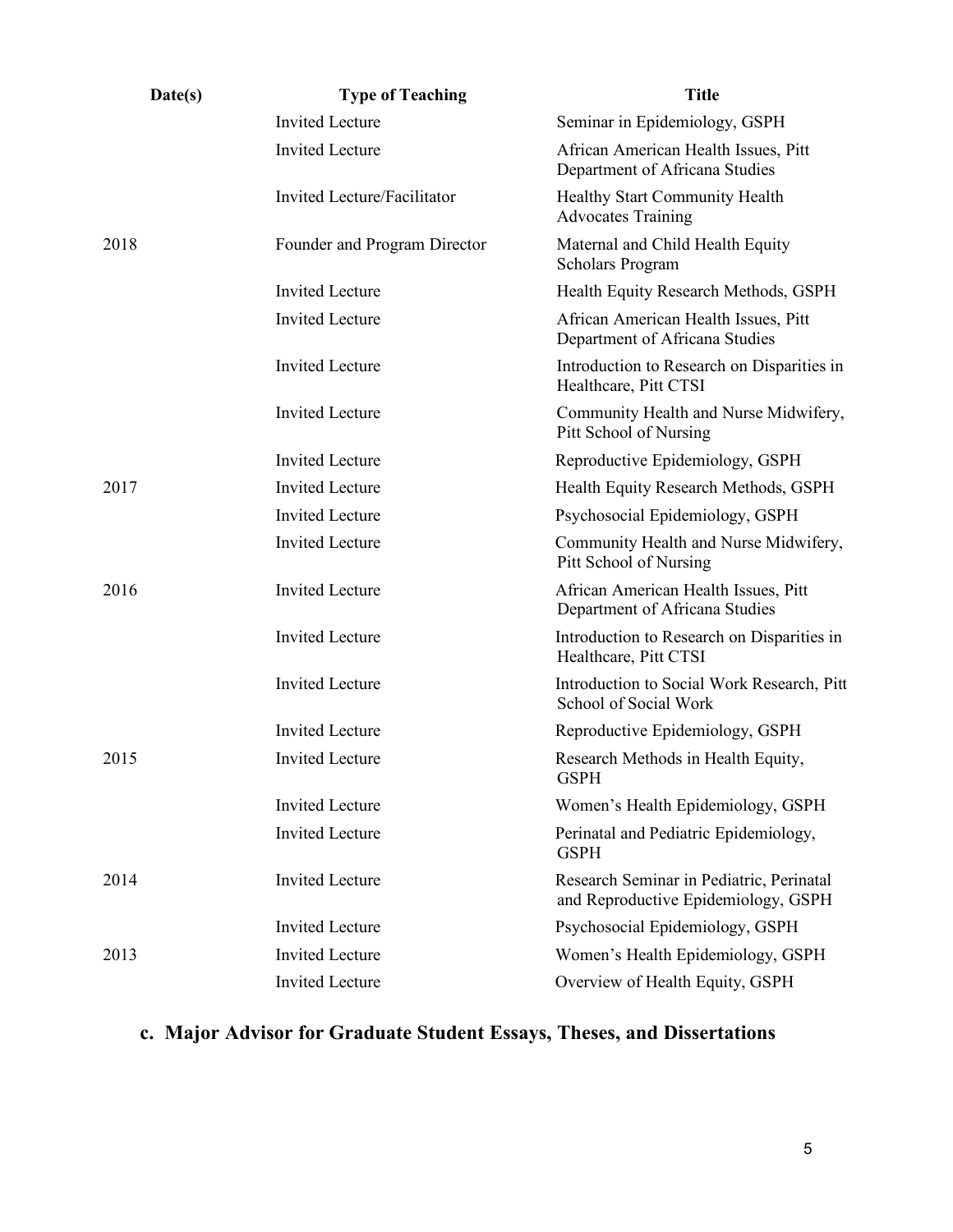| Name of<br><b>Student</b> | <b>Degree</b><br><b>Awarded, Year</b> | <b>Type of Document and Title</b>                                   | <b>Notes</b>                                                          |
|---------------------------|---------------------------------------|---------------------------------------------------------------------|-----------------------------------------------------------------------|
| Amy Yu-Hsuan<br>Lai       | N/A                                   | PhD advisee (EPI); Dissertation<br>chair                            | Current student                                                       |
| Teresa We-Hsin<br>Hsiao   | N/A                                   | PhD advisee (EPI); Dissertation<br>chair                            | Current student                                                       |
| <b>Yuae Park</b>          | N/A                                   | Research advisee; Dissertation<br>co-chair (BCHS)                   | Current student                                                       |
| <b>Serwaa</b><br>Omowale  | PhD (Social<br>Work), MPH,<br>2021    | Research Advisee; PhD student;<br><b>GSR</b> (Diversity Supplement) | Postdoctoral<br>Scholar- UCSF                                         |
| <b>Sarah Sanders</b>      | N/A                                   | Research Advisee; GSR;<br>Dissertation committee (BCHS)             | Current student                                                       |
| Samy<br>Arunkumar         | HS, 2020                              | Currently Pitt Undergrad; former<br>advisee                         | Mentored HS<br>research project-<br>received award and<br>scholarship |
| Gabriella<br>Méndez       | MPH, 2018                             | Master's thesis (BCHS);<br>committee co-chair                       | Diversity<br>Supplement                                               |
| Daniel Seresin            | MPH, 2017                             | Advisee and master's essay (EPI)                                    |                                                                       |
| Eric Swetts               | MPH, 2016                             | Advisee and master's essay (EPI)                                    |                                                                       |
| <b>Austin Murray</b>      | MPH, 2014                             | Advisee and master's essay (EPI)                                    |                                                                       |

### **d. Service on Masters or Doctoral Committees**

| <b>Dates</b><br>Served | Name of<br><b>Student</b> | <b>Degree</b><br>Awarded | <b>Title of Dissertation/Essay</b>                                                                                                                                                            |
|------------------------|---------------------------|--------------------------|-----------------------------------------------------------------------------------------------------------------------------------------------------------------------------------------------|
| 2019-2021              | Abisola<br>Olaniyan       | PhD, 2021                | Dissertation title: Implicit racial bias in prenatal<br>visit patient-provider communication, prenatal<br>screening and interventions                                                         |
| 2021                   | Christina<br>Toval        | MPH, 2021                | Thesis title: Intervention to improve pregnancy<br>related mortality and morbidity in Black<br>birthing people: A rapid review of the literature                                              |
| 2020-present           | Chinwoke<br>Isiguzo       | N/A                      | Dissertation title: Psychosocial factors<br>associated with racial disparities in<br>breastfeeding                                                                                            |
| $2018$ -present        | Sarah<br>Minion           | N/A                      | Dissertation title: Examining spatial<br>accessibility to obstetric care and its<br>relationship with adverse perinatal health<br>outcomes in Pennsylvania, USA and Telangana<br>state, India |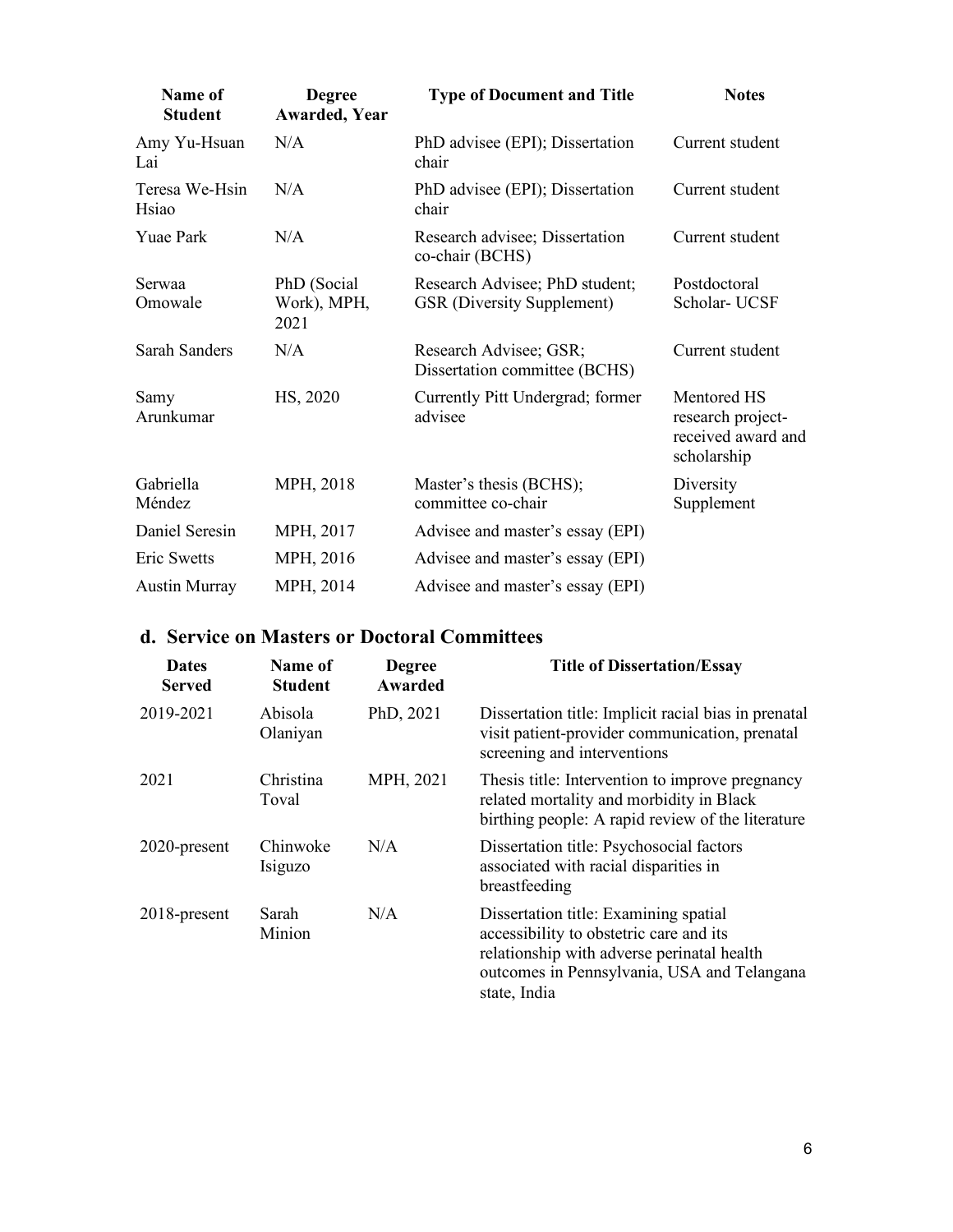| <b>Dates</b><br><b>Served</b> | Name of<br><b>Student</b>     | <b>Degree</b><br><b>Awarded</b> | <b>Title of Dissertation/Essay</b>                                                                                                                                                                                                                                                                                 |
|-------------------------------|-------------------------------|---------------------------------|--------------------------------------------------------------------------------------------------------------------------------------------------------------------------------------------------------------------------------------------------------------------------------------------------------------------|
| 2017-present                  | Mary<br>Schiff                | N/A                             | GSR Advisee (2017-2019); Dissertation<br>committee (title): Neighborhood Structural<br>Disadvantage and Cardiovascular Risk: Impacts<br>of Residential Socioeconomic Deprivation,<br>Neighborhood Deterioration, Spatial<br>Segregation, and Cumulative Disadvantage on<br>Cardiometabolic Health in Midlife Women |
| 2016-2020                     | Cynthia<br>Salter             | PhD                             | Dissertation title: Perceptions and Experiences<br>of Patient Birth Trauma Among Maternity<br>Healthcare Professionals: An Exploratory Study                                                                                                                                                                       |
| 2018-2020                     | Paris<br>Kingsberry-<br>Ekeke | <b>MPH</b>                      | Thesis title: Biomedical Effects of Toxic Stress<br>and Its Effects on Inflammation During<br>Pregnancy                                                                                                                                                                                                            |
| 2016-2019                     | Michelle<br>Mellers           | PhD                             | Dissertation Title: The Effect of Large-Scale<br>Economic Development on Violence and<br>Collective Efficacy: A Natural Experiment                                                                                                                                                                                 |
| 2018-2019                     | Cristina<br>Codario           | <b>MPH</b>                      | Thesis title: Health Equity Evaluation for the<br>Allegheny County Infant Mortality<br>Collaborative                                                                                                                                                                                                               |
| 2018-2019                     | Helen Ann<br>Lawless          | <b>MPH</b>                      | Thesis title: Collective Action Models for<br>Chronic Disease Prevention: A Mixed-Methods<br>Evaluation of Live Well Allegheny                                                                                                                                                                                     |
| 2018                          | Johnna<br>Perrino             | <b>MPH</b>                      | Thesis Title: Breastfeeding Intention Among<br>Two Home Visiting Programs in Allegheny<br>County                                                                                                                                                                                                                   |
| 2017-2018                     | Gabriella<br>Méndez           | MPH                             | Thesis title: Family Influences in Breastfeeding<br>Practices Among Black Women in Pittsburgh,<br><b>PA</b>                                                                                                                                                                                                        |
| 2017-2018                     | Alysia<br>Tucker              | <b>MPH</b>                      | Thesis title: All My Babies: A Midwife's Own<br>Story- A Critical Examination of Media, Race,<br>and Granny Midwives                                                                                                                                                                                               |
| 2016-2017                     | Kristina<br>Wint              | <b>MPH</b>                      | Thesis title: Components and Experiences of<br>Doulas Working with Disadvantaged Mothers                                                                                                                                                                                                                           |
| 2015-2016                     | Ethan Blum                    | MS                              | Thesis title: Maternal sources of stress within<br>her combined individual and neighborhood<br>environment and the risk of preeclampsia                                                                                                                                                                            |

## **e. Service on Comprehensive or Qualifying Examination Committees**

| <b>Dates Served</b> | <b>Student Population</b>              | <b>Type of Exam</b><br>(Qualifying/Comprehensive) |
|---------------------|----------------------------------------|---------------------------------------------------|
| 2021                | 6 doctoral students (3 EPI; 3<br>BCHS) | Qualifying/Comprehensive Exams                    |
| 2020                | 3 doctoral students (2 EPI; 1<br>BCHS) | Qualifying/Comprehensive Exams                    |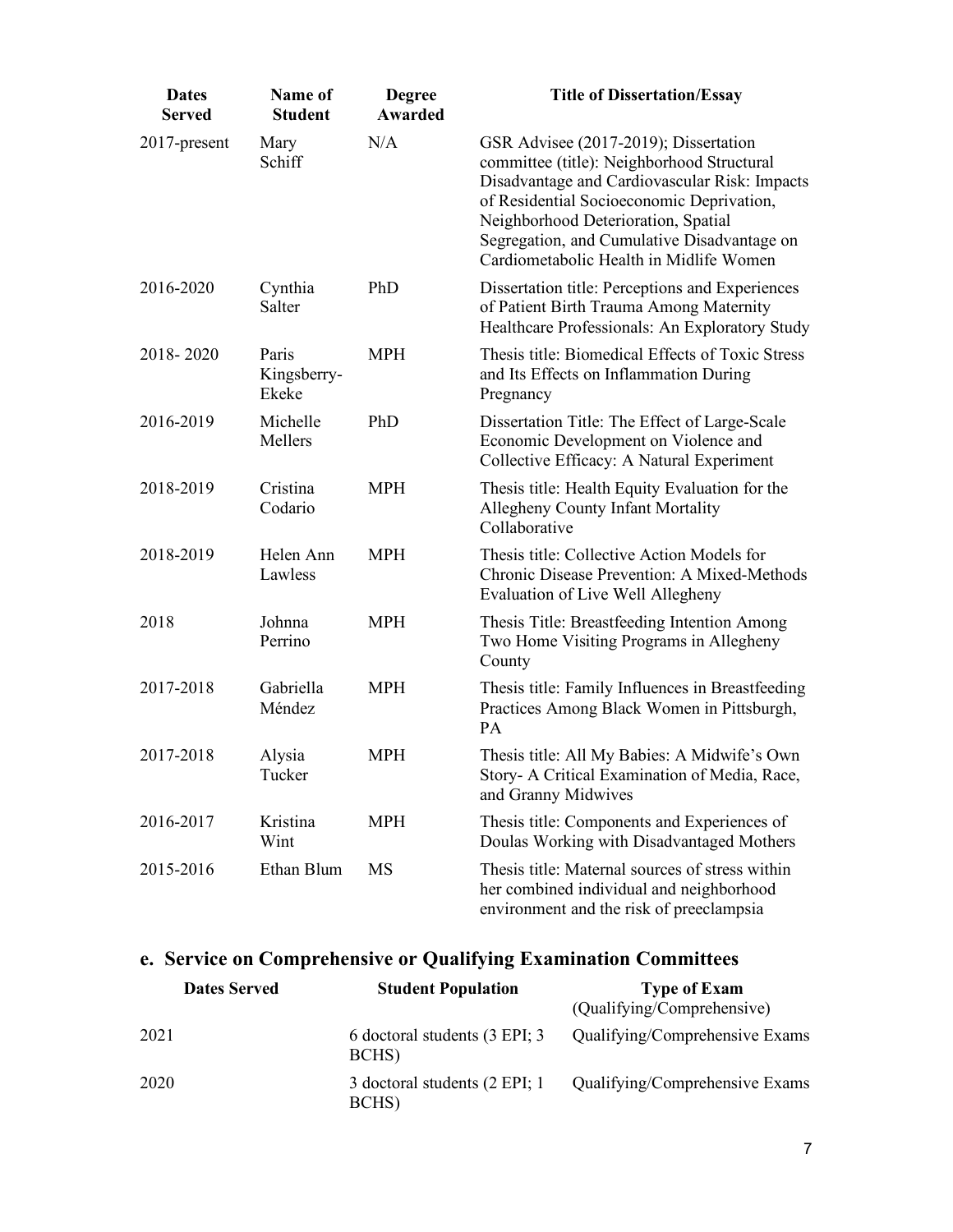| <b>Dates Served</b> | <b>Student Population</b>              | <b>Type of Exam</b><br>(Qualifying/Comprehensive)              |
|---------------------|----------------------------------------|----------------------------------------------------------------|
| 2018-2019           | 7 doctoral students (4 EPI; 3<br>BCHS) | Preliminary Exams Committee;<br>Qualifying/Comprehensive Exams |
| 2016-2017           | 2 doctoral students (1 EPI; 1<br>BCHS) | Comprehensive Exams                                            |

### **f. Supervision of Post-Doctoral Scholars, Residents, and Fellows**

| <b>Dates Supervised</b> | Name of Scholar                                                       | <b>Position</b>                                                                                     |
|-------------------------|-----------------------------------------------------------------------|-----------------------------------------------------------------------------------------------------|
| $2021 -$ Present        | Paris Ekeke, Pediatrics                                               | Early career faculty                                                                                |
| 2020-Present            | Ashley Hill, Epidemiology                                             | Postdoctoral<br>Scholar in Pediatrics<br>$(2020-2021)$<br>Early career faculty<br>$(2021$ -present) |
| 2020-present            | Jewel Scott, Behavioral Health                                        | Postdoctoral<br>Scholar                                                                             |
| $2019$ -present         | Marquis Hawkins, Epidemiology                                         | Consultant on KL2                                                                                   |
| 2019-present            | Jacob Kariuki, Nursing                                                | <b>Faculty Level</b><br>Diversity<br>Supplement                                                     |
| 2018-2019               | Vanessa Assibey-Mensah, Epidemiology<br>and Obstetrics and Gynecology | Postdoctoral<br>Scholar; Div<br>Supplement                                                          |

## **g. Mentoring of Graduate Students in Field Placements**

| <b>Dates</b> | <b>Name of Student</b> | Degree/Program<br><b>Description</b>                                          | <b>Field Site</b>                                                                                                 |
|--------------|------------------------|-------------------------------------------------------------------------------|-------------------------------------------------------------------------------------------------------------------|
| 2019-2020    | Inngide Osirus         | Schweitzer<br>Fellowship                                                      | <b>Healthy Start</b>                                                                                              |
| 2017         | Lynda Rose             | Summer Practicum in<br>Collaboration with<br>the Geoinformatics<br>Laboratory | Geospatial analysis and<br>Geographical<br>Momentary<br>Assessment among a<br><b>Pregnancy Cohort</b>             |
| 2016         | Thomas Robinson        | Summer Practicum in<br>Collaboration with<br>the Geoinformatics<br>Laboratory | Geospatial analysis to<br>determine sites for a<br>new mobile food<br>market, the Greater<br>Pittsburgh Food Bank |

## **h. Other Teaching and Training**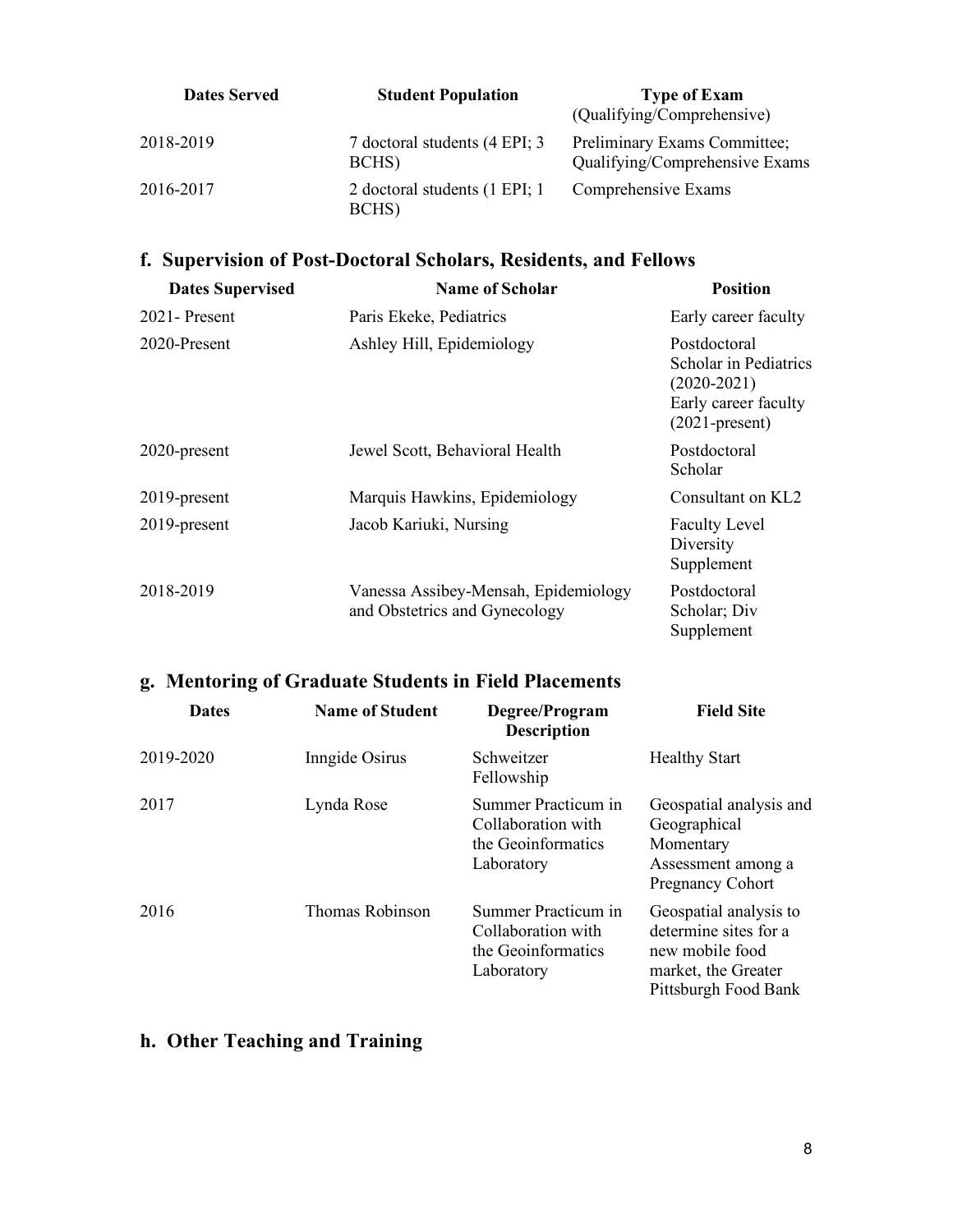| <b>Dates</b> | <b>Teaching Activity</b>                                    | <b>Program/Description</b>                                                                               |
|--------------|-------------------------------------------------------------|----------------------------------------------------------------------------------------------------------|
| 2020-Present | Development of Area of<br>Concentration                     | Epidemiology, AOC in Health Equity and<br>Social Justice                                                 |
| 2018-Present | Maternal and Child Health<br><b>Equity Scholars Program</b> | Founded and Directed (Méndez)                                                                            |
| 2018-Present | <b>Faculty Mentor</b>                                       | <b>NHLBI PRIDE</b>                                                                                       |
| 2019-2021    | Taylor Robinson                                             | Pitt Pre-Health and 4+1 MPH student                                                                      |
| 2017-2019    | Advising HS research scholar-<br>Samy Arunkumar             | University of Pittsburgh High School<br>Research Experience                                              |
| 2017-Present | Yuae Park-research and<br>evaluation advisement             | PhD student- BCHS; Evaluation for Healthy<br>Start/Teen Elect                                            |
| 2017-2021    | Serwaa Omowale- academic and<br>research advisement         | PhD student-Social Work                                                                                  |
| 2016-2018    | Chendi Cui- research assistant<br>and advisee               | Systematic review of audit studies of the food<br>environment                                            |
| 2016-2017    | Melana Daynim-researcher<br>advisement                      | Community-based research fellow, Hill House<br>community health project                                  |
| 2015-2016    | Chunzhe Duan-research<br>advisement (Goldstein Award)       | Environmental health disparities related to<br>unconventional natural gas drilling in<br>Southwestern PA |

#### **2. Research and Training**

#### a. **Grants and Contracts Received**

### **Principal Investigator**

| <b>Years Inclusive</b> | <b>Grant and/or Contract Number and</b><br>Title                                                             | Source                                                                                  | Annual<br><b>Direct</b><br><b>Costs</b> | $\frac{0}{0}$<br><b>Effort</b> |
|------------------------|--------------------------------------------------------------------------------------------------------------|-----------------------------------------------------------------------------------------|-----------------------------------------|--------------------------------|
| <b>ONGOING</b>         |                                                                                                              |                                                                                         |                                         |                                |
| 2021                   | Structural and Social Determinants of<br>Health among REACH Communities                                      | Sustainable<br>Pittsburgh/Hillman<br>Foundation                                         | \$39,926                                | $5\%$                          |
| 2021                   | Doula Care for At-Risk Women                                                                                 | Magee Womens<br>Research Institute<br>and Foundation/<br>Richard K Mellon<br>Foundation | \$38,321                                | $5\%$                          |
| 2021-2022              | The Forbes Funds and the Center for<br>Health Equity MAG Grant Review<br>Process                             | The Forbes Funds                                                                        | \$7,550                                 | $1\%$                          |
| 2020-2021              | Home Visitation and the Effects of<br>perceived Racism on Adverse Birth<br><b>Outcomes in Black Families</b> | Pitt Center for Race<br>and Social<br>Problems                                          | 10,000                                  | N/A                            |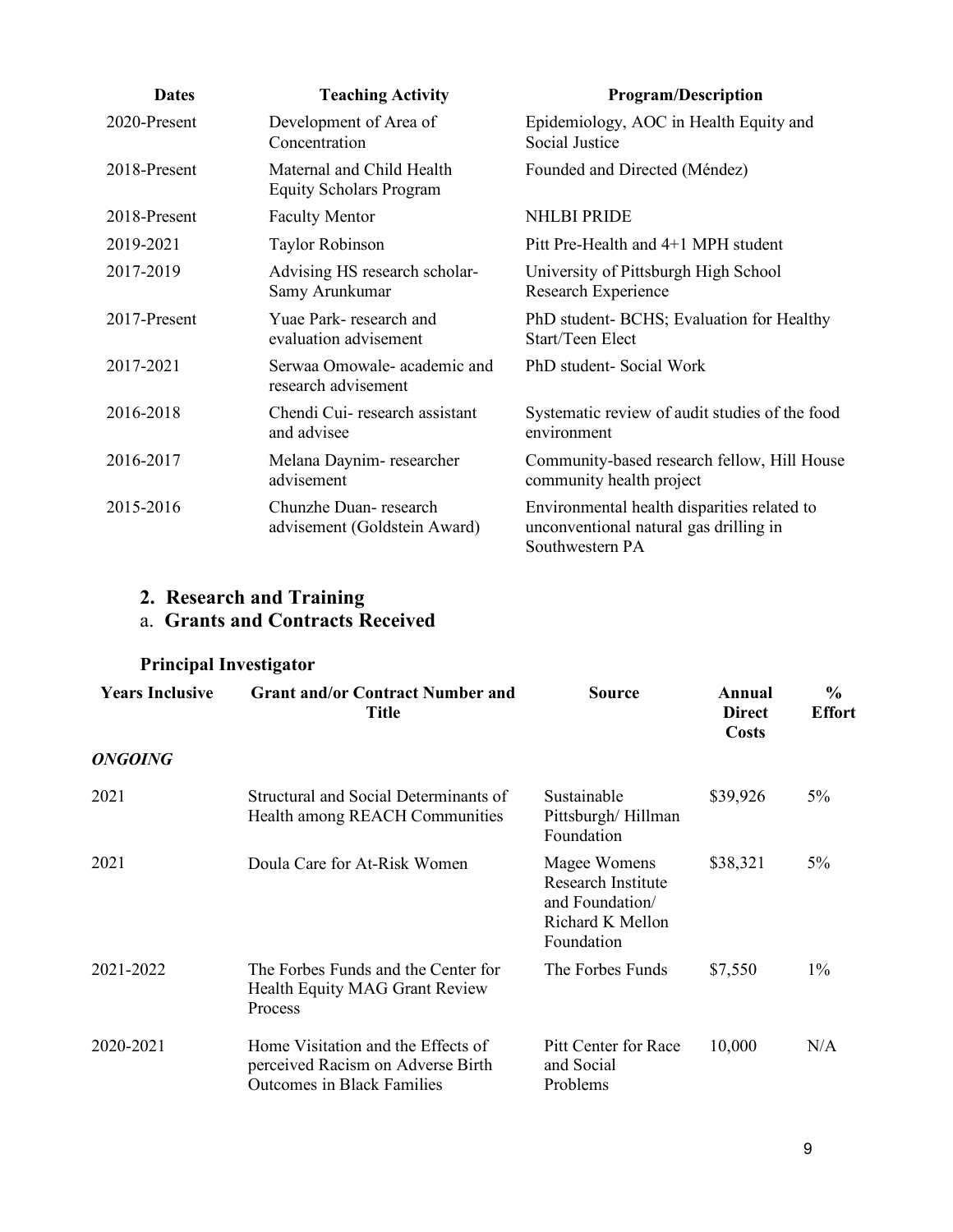| <b>Years Inclusive</b> | <b>Grant and/or Contract Number and</b><br><b>Title</b>                                                                                                              | <b>Source</b>                                 | Annual<br><b>Direct</b><br><b>Costs</b> | $\frac{0}{0}$<br><b>Effort</b> |
|------------------------|----------------------------------------------------------------------------------------------------------------------------------------------------------------------|-----------------------------------------------|-----------------------------------------|--------------------------------|
| 2020-2022              | A Black Women's Health Agenda                                                                                                                                        | Pitt Momentum<br><b>Fund Teaming</b><br>Grant | 60,000                                  | N/A                            |
| 2017-2023              | Postpartum Weight retention and<br>Cardiometabolic Disparities: The<br>Effects of Contextual, Psychosocial,<br>and Behavioral Factors (R01<br>HL135218-01)           | NIH/NHLBI                                     | 486,000                                 | 40%                            |
| 2021-2023              | Admin Supplement: Postpartum<br>Weight retention and Cardiometabolic<br>Disparities                                                                                  | NIH/NHLBI                                     | 284,614                                 | 5%                             |
| <b>COMPLETED</b>       |                                                                                                                                                                      |                                               |                                         |                                |
| 2019-2021              | Diversity Supplement (R01)<br>HL135218-01S2)                                                                                                                         | NIH/NHLBI                                     | 83,808                                  | N/A                            |
|                        | Recipient: Serwaa Omowale                                                                                                                                            |                                               |                                         |                                |
| 2017-2018              | Diversity Supplement (R01<br>HL135218-01S1)                                                                                                                          | NIH/NHLBI                                     | 44,938                                  | N/A                            |
|                        | Recipient: Gabriella Méndez                                                                                                                                          |                                               |                                         |                                |
| 2017-2018              | Faculty Collaborating with<br>Community Mini-Grant Award                                                                                                             | Pitt Center for<br>Health Equity              | 2,500                                   | N/A                            |
|                        | Breastfeeding in the Pittsburgh Area:<br>A Focus on African American<br>Families                                                                                     |                                               |                                         |                                |
| 2013-2017              | Real Time Data Collection with<br>Adaptive Sampling and Innovative<br>Technologies (5R01HL107370-S1), PI<br>of Diversity Supplement (2013-2016),<br>Co-I (2016-2017) | <b>NIH/NHLBI</b>                              | 246,419                                 | 75%                            |
| 2015-2016              | Scholars in Residence Award                                                                                                                                          | Academy<br>Health/Aetna<br>Foundation         | 15,000                                  | 5%                             |
| 2012-2015              | Neighborhood Environment and Racial<br>Disparities in Maternal Obesity, Infant<br>Mortality, and Preterm Birth                                                       | The Aetna<br>Foundation                       | 100,000                                 | 15%                            |
| 2010-2012              | Loan Repayment Grant Program,<br><b>Health Disparities</b>                                                                                                           | NIH                                           | N/A                                     | N/A                            |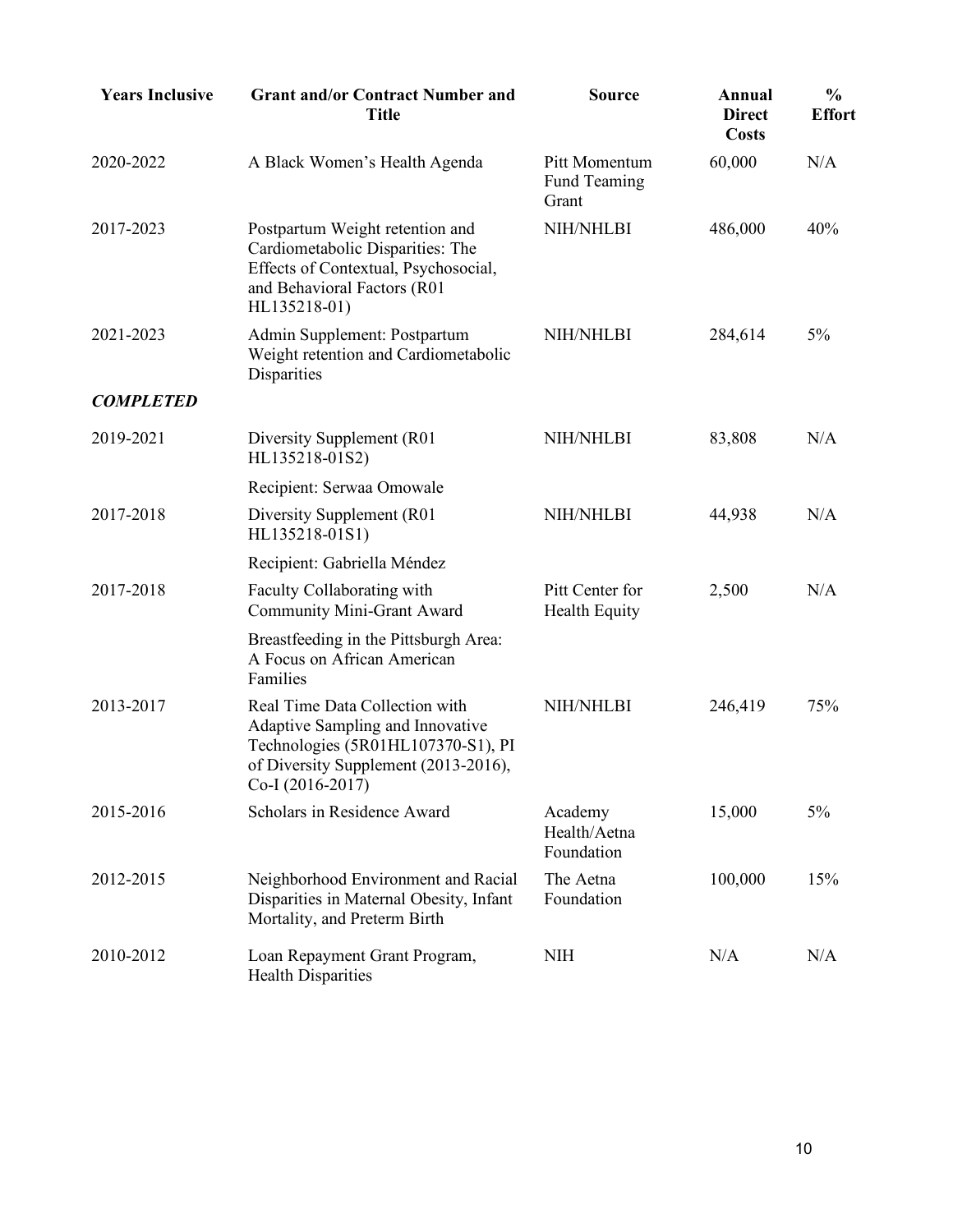| <b>Years Inclusive</b> | <b>Grant and/or Contract Number and</b><br>Title                                                     | Source    | Annual<br><b>Direct</b><br><b>Costs</b> | $\frac{6}{9}$<br><b>Effort</b> |
|------------------------|------------------------------------------------------------------------------------------------------|-----------|-----------------------------------------|--------------------------------|
| 2008-2009              | Ruth Kirschstein Pre-doctoral National<br>Research Service Award                                     | NIH/NICHD |                                         | $100\%$                        |
|                        | The Effects of Institutional Racism and<br>Residential Segregation on Preterm<br>Birth (F31HD057782) |           |                                         |                                |

## **Co-Principal Investigator**

| Years<br><b>Inclusive</b> | <b>Grant and/or Contract Number and</b><br><b>Title</b>                                                                          | <b>Source</b>                                            | <b>Annual</b><br><b>Direct</b><br><b>Costs</b> | $\frac{0}{0}$<br><b>Effort</b> |
|---------------------------|----------------------------------------------------------------------------------------------------------------------------------|----------------------------------------------------------|------------------------------------------------|--------------------------------|
| 2021-2023                 | Implementing and evaluating structural<br>interventions in Medicaid to promote<br>racial equity in pregnancy and child<br>health | Robert Wood Johnson<br>Foundation (Policy<br>for Action) | \$125,000                                      | $5\%$                          |
| 2021-2022                 | A mixed-methods study of racial<br>inequities in COVID vaccine<br>distribution: uptake, access and<br>experience (Co-PI: Hill)   | Pitt CTSI                                                | 25,000                                         | N/A                            |
| 2020-2021                 | The Community Infant Feeding<br>Assessment (Co-PI: Healthy Start)                                                                | Pitt CTSI Word Out<br>Grant                              | 10,000                                         | N/A                            |
| <b>COMPLETED</b>          |                                                                                                                                  |                                                          |                                                |                                |
| 2014-2015                 | <b>Steven Manners Faculty Development</b><br>Award (Co-PI: Fabio)                                                                | University Center for<br>Social and Urban                | 10,000                                         | N/A                            |
|                           | The development of a measure of<br>neighborhood wellbeing for Pittsburgh<br>neighborhoods                                        | Research (Pitt)                                          |                                                |                                |
|                           | <b>Co-Investigator on Grants</b>                                                                                                 |                                                          |                                                |                                |
| Years<br><b>Inclusive</b> | <b>Grant and/or Contract</b><br><b>Number and Title</b>                                                                          | <b>Source</b>                                            | Annual<br><b>Direct</b><br><b>Costs</b>        | $\frac{0}{0}$<br><b>Effort</b> |
| <b>ONGOING</b>            |                                                                                                                                  |                                                          |                                                |                                |
| 2021-2022                 | Social Determinants of Health<br>Indicators across REACH Sites (PI:<br>ACHD; PI of Eval: Gary-Webb)                              | <b>NACCHO</b>                                            | 45,000                                         | 10%                            |
| 2018-2023                 | REACH, LWA-2 (PI Evaluation:<br>Gary-Webb)                                                                                       | <b>CDC</b>                                               | 57,375-<br>Méndez salary<br>support            | $10\%;$<br>$5\%$               |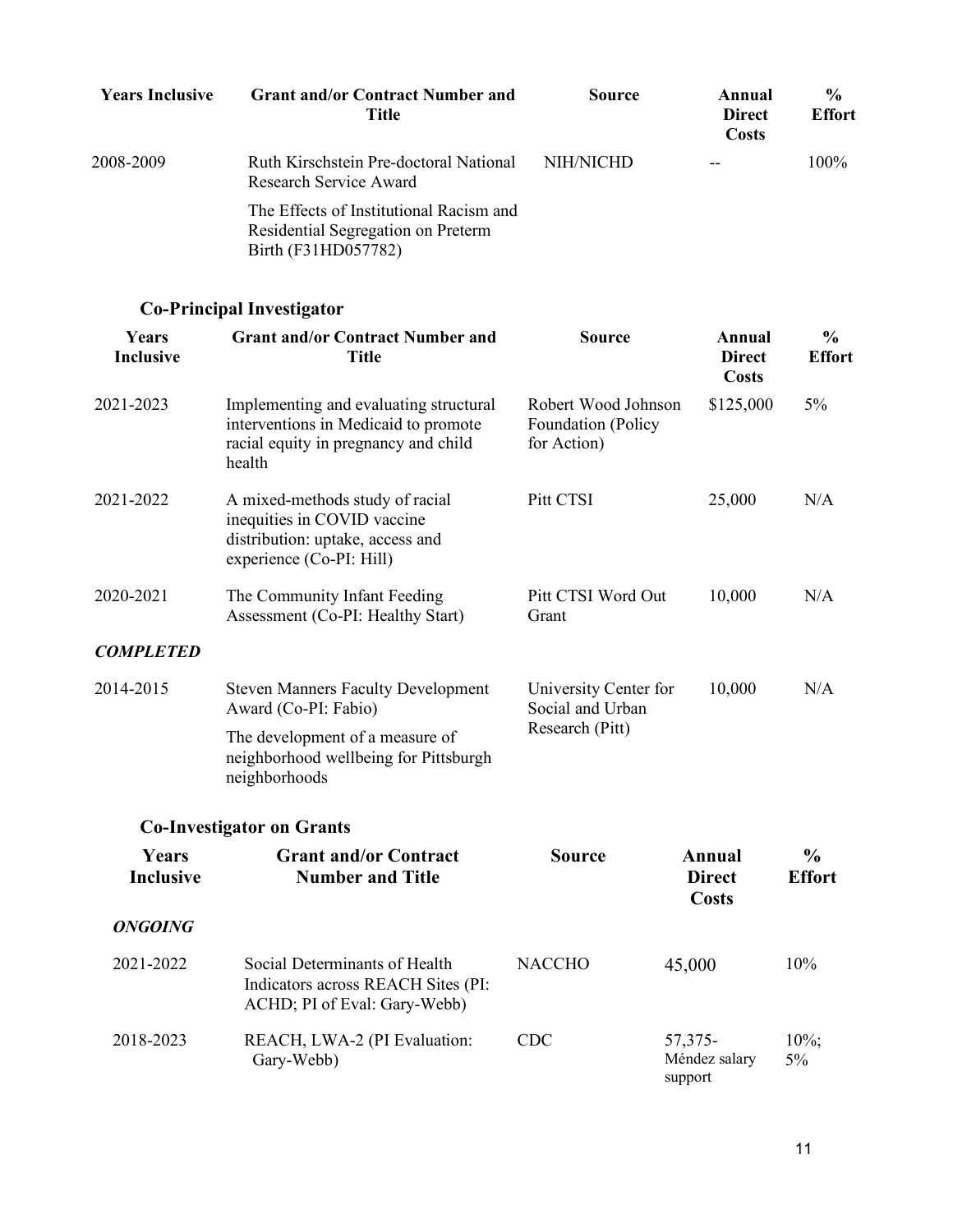| Years<br><b>Inclusive</b> | <b>Grant and/or Contract</b><br><b>Number and Title</b>                                                     | <b>Source</b>                                                                 | Annual<br><b>Direct</b><br><b>Costs</b> | $\frac{0}{0}$<br><b>Effort</b> |
|---------------------------|-------------------------------------------------------------------------------------------------------------|-------------------------------------------------------------------------------|-----------------------------------------|--------------------------------|
| 2020-2021                 | Doula Care for Women<br>(Community PI: Shirriel (Healthy<br>Start) with Magee; PI of evaluation:<br>Mendez) | RK Mellon<br>(subcontract<br>from Magee)                                      | \$480,000                               | 7.5%                           |
| 2020-Present              | The Pittsburgh Study (PI: Miller)                                                                           | Pitt, Children's<br>Hospital                                                  |                                         | $5\%$                          |
| 2020-2022                 | Facing COVID-19: The First<br><b>Generation College Student Study</b><br>(PI: Richards-Davis)               | NSF-Social<br>Science Extreme<br><b>Events Research</b><br>(SSEER)<br>network |                                         | N/A                            |
| 2020-2021                 | CoVPN 5002: SARS-CoV-2<br>Prevalence Study (PI: Ho)                                                         | NIH/NIAID                                                                     | 7,268-<br>Méndez salary<br>support      | 10%,<br>5%                     |
| 2019-2023                 | <b>BEST ALLEGHNY (PI: ACHD)</b>                                                                             | CityMATCH                                                                     | N/A                                     | N/A                            |
| 2019-2021                 | Grant #E6823 BEST<br>ALLEGHENY (PI: ACHD)                                                                   | Heinz<br>Endowments                                                           | 200,000                                 | N/A                            |
| 2018-2023                 | Obesity PRIDE Program (PI:<br>Beech)                                                                        | <b>NHLBI</b>                                                                  |                                         | N/A                            |
| <b>COMPLETED</b>          |                                                                                                             |                                                                               |                                         |                                |
| 2019-2020                 | Healthy Baby Zone (PI: Healthy<br>Start)                                                                    | Pitcairn-Crabb<br>Foundation                                                  | 20,000                                  | N/A                            |

Healthy Start) 2019 Health Justice Night (PI: Pierson-Brown) Pitt Year of **Creativity** 2,500 N/A 2018-2020 Healthy Lifestyle Institute Pilot and Feasibility Grant (PI: Bear) Pitt 20,000 N/A 2012-2013 VA Substance Use Disorder QUERI Pilot Award (PI: Broyles) *Practical content for alcohol intervention discussions in primary care* Center for Health Equity Research and Promotion 10,000 N/A

2019 Comprehensive MCH Strategy (PI:

### **b. Invited Lectureships and Major Seminars Related to Your Research**

Forbes Fund 35,000 N/A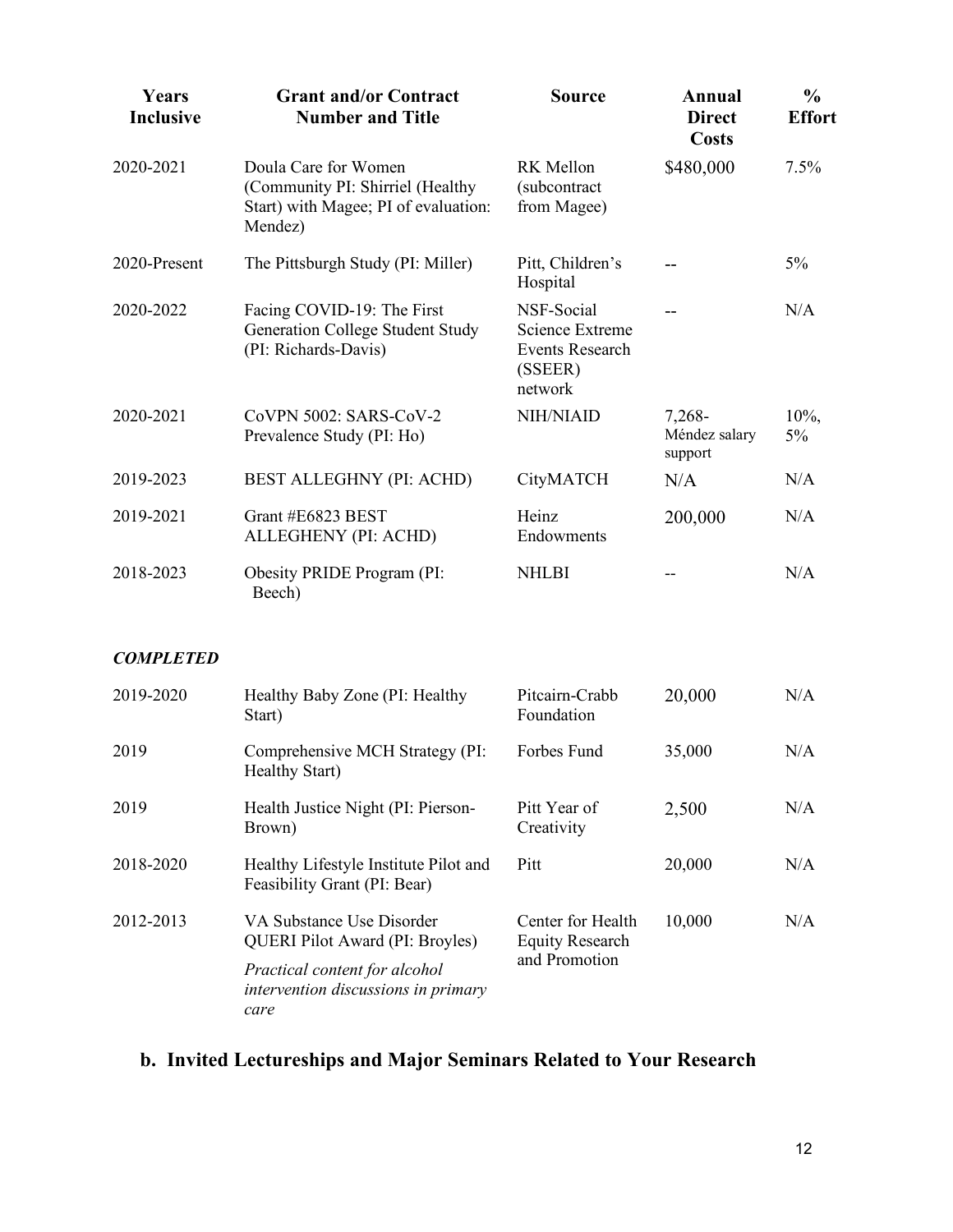| Date             | <b>Title of Presentation</b>                                                                                         | Venue                                                                                      |
|------------------|----------------------------------------------------------------------------------------------------------------------|--------------------------------------------------------------------------------------------|
| December 2021    | Data and Racism: Making the case for<br>community action (Skills-building<br>Special Session)                        | CityMatCH Conference                                                                       |
| September 2021   | Health Equity and Maternal Health                                                                                    | Magee Women's Research<br><b>Institute Retreat</b>                                         |
| May 2021         | Black Maternal Health: Achieving<br>Equity                                                                           | A Day in the Lifespan<br>Conference-Pitt                                                   |
| April 2021       | <b>Annual Inclusive Voices Event</b>                                                                                 | Program to Aid Citizens<br>Enterprise (PACE)                                               |
| April 2021       | Black Maternal Health-An American<br>Crisis                                                                          | Adagio Health's Better Health<br><b>Outcomes Speaker Series</b>                            |
| April 2021       | Poetic Health Justice Forum                                                                                          | Center for Health Equity:<br>Minority Health and Poetry<br>Month                           |
| March 2021       | (Moderator) Speaker: Hardeman-<br><b>Black Babies Matter</b>                                                         | Center for Race and Social<br>Problems Special Seminar                                     |
| March 2021       | Panel: Overview of Public Health and<br>Health Equity                                                                | Center for Health Equity High<br><b>School Session</b>                                     |
| January 2021     | Ethical, Anti-Racist, and Decolonial<br>Approaches to Engaged Scholarship                                            | University of Pittsburgh Year of<br><b>Engagement Lecture Series</b>                       |
| December 2020    | Inspiring the Next Generation of<br>Leaders Within Health, Medicine and<br>Wellness (Keynote/Panel)                  | Circle of Change Virtual<br>Leadership Conference                                          |
| November 2020    | <b>Structural Racism and Maternal</b><br>Health: Working Toward Birth Equity<br>(Moderator and Speaker)              | Heinz Awards                                                                               |
| <b>July 2020</b> | Introduction to Public Health and<br>Health Equity (Keynote)                                                         | <b>UPMC Hillman Academy</b><br>Scholars Program                                            |
| <b>July 2020</b> | Community Perspectives: Health,<br>Faith, and Action (Panelist)                                                      | Center for Urban Education<br>Summer Education Forum 2020-<br>Crisis Pedagogies            |
| January 2020     | 3 <sup>rd</sup> Postdoctoral Master's in clinical<br>and Translations Research Program,<br>University of Puerto Rico | 3rd Novel Methodologies in<br>Health Disparities Research<br>Symposium                     |
| November 2019    | Call to ACTION: Activating<br>Collective Talents to Impact Our<br>Narrative (Moderator)                              | 2019 Society for the Analysis of<br>African American Health Issues<br>Scientific Symposium |
| May 2019         | Race, Racism and Health Equity: The<br>Case of Maternal and Infant Health                                            | <b>Community Health Advocates</b><br>Program                                               |
| May 2019         | Breastfeeding Across the African<br>Diaspora                                                                         | <b>Healthy Start BreastFED</b><br>Symposium                                                |
| February 2019    | Career Panel: Biological Sciences                                                                                    | University of Pittsburgh                                                                   |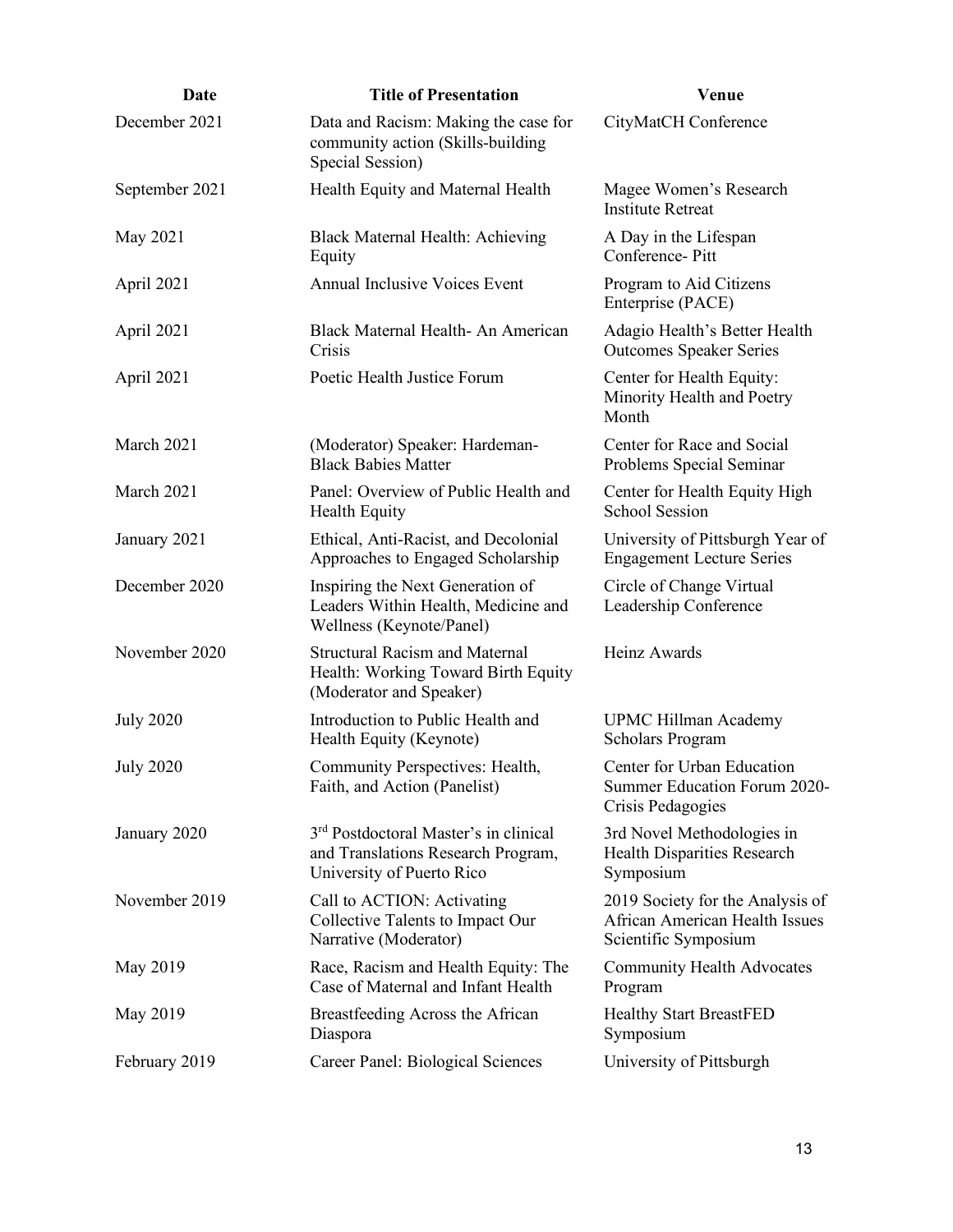| Date           | <b>Title of Presentation</b>                                                                    | Venue                                                                                                      |
|----------------|-------------------------------------------------------------------------------------------------|------------------------------------------------------------------------------------------------------------|
| May 21, 2018   | <b>Maternal Mortality Review: Lessons</b><br>Learned from Texas and Insight for<br>Pennsylvania | Healthy Start Inc. Maternal<br>Mortality and Morbidity Summit.<br>Pittsburgh, PA                           |
| May 21, 2018   | Centering Black Women's Health:<br><b>Student Research Studies Panel</b><br>(Moderator)         | Healthy Start Inc. Maternal<br>Mortality and Morbidity Summit.<br>Pittsburgh, PA                           |
| March 15, 2018 | Keynote: Achieving Racial Equity in<br>Pregnancy, Birth and Women's Health                      | Pittsburgh Public Schools 2 <sup>nd</sup><br>Annual Research Symposium.<br>Allderdice High School          |
| April 3, 2017  | Contexts and Body Weight: Real-Time<br>Data Collection Using Smartphone<br>Technology           | Cardiovascular Epidemiology<br>Conference. University of<br>Pittsburgh                                     |
| April 1, 2016  | Achieving Equity in Birth Outcomes:<br>Ethics, Policy & Practice Panel                          | Medical Ethics Update<br>Conference: Ethical Issues in<br>Reproductive Health. University<br>of Pittsburgh |

\*also see teaching above

# **c. Other Research and Training Activities**

| Date                        | <b>Position</b>       | <b>Description of Activity</b>                                                                              |
|-----------------------------|-----------------------|-------------------------------------------------------------------------------------------------------------|
| 2019                        | Invited Member        | Advancing the Measurement of<br>Racial and Ethnic Discrimination<br>Think Tank, Johns Hopkins<br>University |
| $2017$ -present             | Research Collaborator | <b>Healthy Start</b>                                                                                        |
| $2017$ -present             | Research Collaborator | Pittsburgh Black Breastfeeding<br>Circle                                                                    |
| 2016-2019                   | Research Collaborator | Greater Pittsburgh Community Food<br>Bank                                                                   |
| 2015                        | Research Collaborator | GA Department of Health, Title V<br>Needs Assessment                                                        |
| 2009-2016; 2020-<br>present | Research Collaborator | Birth Circle Doula Agency;<br>Pittsburgh, PA                                                                |
| 2014                        | Training              | The Aetna Foundation-NIH mHealth<br>Training Scholarship                                                    |
| 2012                        | Recipient             | Robert Wood Johnson Foundation<br>SAAPHI/APHA Travel Award                                                  |

# PUBLICATIONS

### **1. Refereed Articles**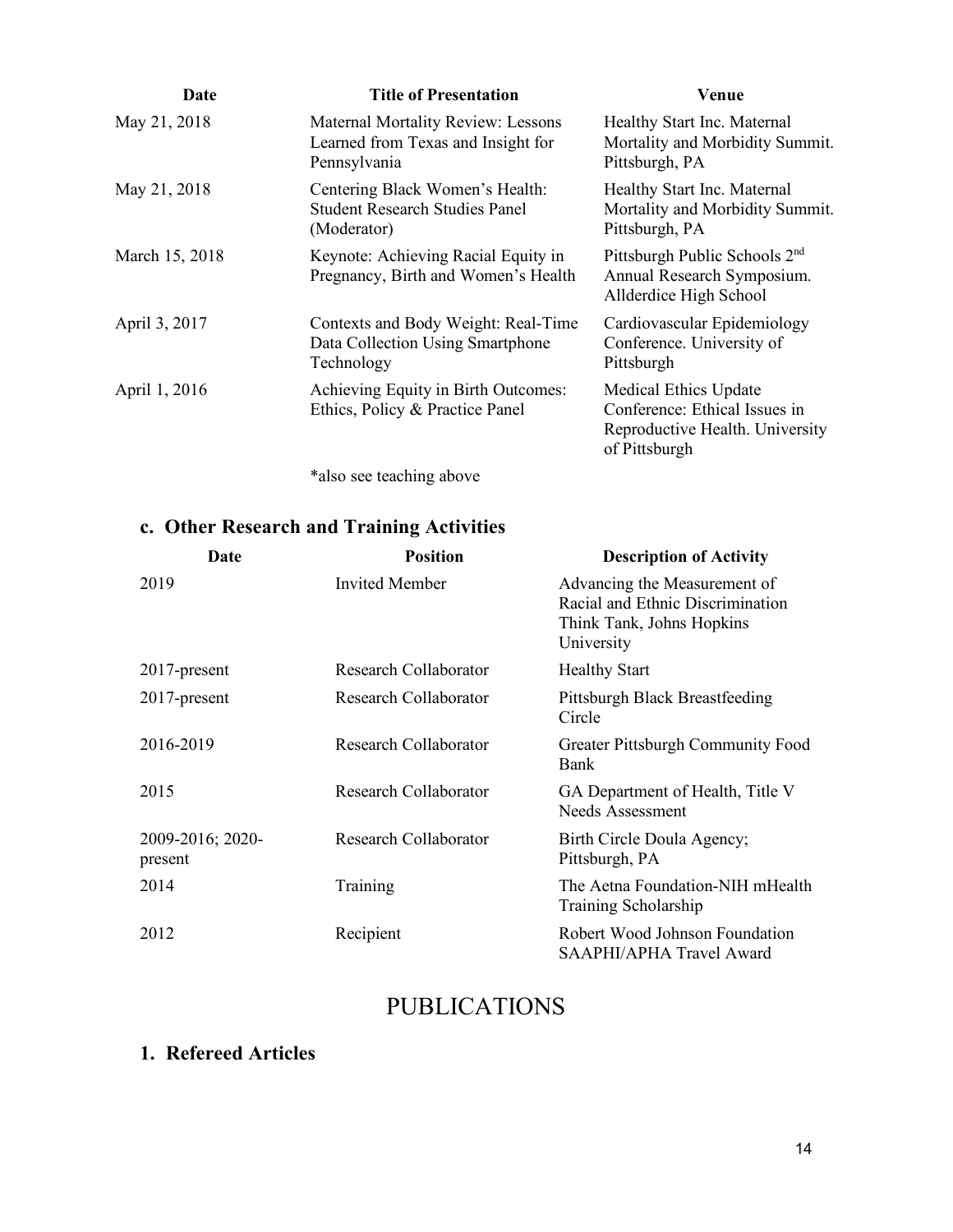- 1. *Méndez DD*, Scott J, Adodoadji L, Toval C, McNeil M, Sindhu M. Racism as Public Health Crisis: Assessment and Review of Municipal Declarations and Resolutions Across the United States. *Front Public Health* 2021 Aug 11;9:686807. doi: 10.3389/fpubh.2021.686807. PMID: 34458221; PMCID: PMC8385329
- 2. Burke LE, Kline CE, *Méndez DD*, Shiffman S, Chasens ER, Zheng Y, Imes CC, Cajita MI, Ewing L, Goode R, Mattos M, Kariuki JK, Kriska A & Rathbun S. Nightly Variation in Sleep Influences Selfefficacy for Adhering to a Healthy Lifestyle: A Prospective Study. *Int.J. Behav. Med* 2021 Sep 3. https://doi.org/10.1007/s12529-021-10022-0
- 3. Omowale SS\*, Casas A, Lai YH, Sanders SA, Hill AV, Wallace ML, Rathbun SL, Gary-Webb TL, Burke LE, Davis EM, *Méndez DD*. Trends in Stress Throughout Pregnancy and Postpartum Period During the COVID-19 Pandemic: Longitudinal Study Using Ecological Momentary Assessment and Data From the Postpartum Mothers Mobile Study. *JMIR Ment Health.* 2021 Sep 21;8(9):e30422. doi: 10.2196/30422. PMID: 34328420; PMCID: PMC8457341
- 4. Schiff MD\*, *Méndez DD*, Gary-Webb TL, Inman JJ, Fabio A. A Decade of Drinking: Temporal Trends in Apparent Household Beer Intake and Standard Drink Consumption in the United States. *Subst Use Misuse* 2021;56(9):1363-1373. doi:10.1080/10826084.2021.1928208
- 5. Birru RL, Liang HW, Farooq F, Bedi M, Feghali M, Haggerty CL, *Méndez DD*, Catov JM, Ng CA, Adibi JJ. A pathway level analysis of PFAS exposure and risk of gestational diabetes mellitus. Environ Health. 2021;20(1):63. doi: 10.1186/s12940-021-00740-z. PMID: 34022907; PMCID: PMC8141246.
- 6. Davis EM, Abebe KZ, Simhan HN, Catalano P, Costacou T, Comer D, Orris S, Ly K, Decker A, *Méndez DD*, Day N, Scifres CM. Perinatal Outcomes of Two Screening Strategies for Gestational Diabetes Mellitus: A Randomized Controlled Trial. *Obstet Gynecol* 2021;138(1):6-15. doi: 10.1097/AOG.0000000000004431. PMID: 34259458; PMCID: PMC8288467.
- 7. Salter CL, Olaniyan A, *Méndez DD*, Chang JC. Naming Silence and Inadequate Obstetric Care as Obstetric Violence is a Necessary Step for Change. *Violence Against Women* 2021 Jun;27(8):1019- 1027. doi: 10.1177/1077801221996443. Epub 2021 Mar 5. PMID: 33663282.
- 8. Gharani P\*, Karimi H, Syzdykbayev M, Burke LE, Rathbun SL, Davis EM, Gary-Webb TL, *Méndez*  **DD.** 2021. Geographically-explicit Ecological Momentary Assessment (GEMA) Architecture and Components: Lessons Learned from PMOMS. *Informatics for Health and Social Care* 2021. Feb 20: 1- 20. DOI: 10.1080/17538157.2021.1877140. PMID: 33612061
- 9. Elliott JP, Christian SN, Doong K, Hardy HE, *Méndez DD*, Gary-Webb TL. Pharmacist Involvement in Addressing Public Health Priorities and Community Needs: The Allegheny County Racial and Ethnic Approaches to Community Health (REACH) Project. Preventing Chronic Disease 2021. Jan 28; 18: E07. PMID: 33507859
- 10. Kariuki JK\*, Gibbs BB, Rockette-Wager, Cheng J, Burke LE, Erickson KI, Kline CE, *Méndez DD***,** Sereika A. Vicarious Experiences in Multi-Ethnic Study of Atherosclerosis (MESA) is Associated with Greater Odds of Attaining the Recommended Leisure-Time Physical Activity Levels. *Int.J. Behav. Med* 2021. 28, 575–582. https://doi.org/10.1007/s12529-020-09947-9
- 11. Kline, C. E., Chasens, E. R., Bizhanova, Z., Sereika, S. M., Buysse, D. J., Imes, C. C., Kariuki, J. K., *Méndez DD*, Cajita, M. I., Rathbun, S. L., & Burke, L. E. The association between sleep health and weight change during a 12-month behavioral weight loss intervention. *International journal of obesity,* 2021 45(3), 639–649. https://doi.org/10.1038/s41366-020-00728-8
- 12. Ekeke P\*, *Méndez DD*, Yanowitz TD, Catov JM. Racial Differences in the Biochemical Effects of Toxic Stress in Pregnancy. *Inter J Envir Res Public Health*. 2020 Sep 23;17(19): E6941.doi: 10.3390/ijerph17196941.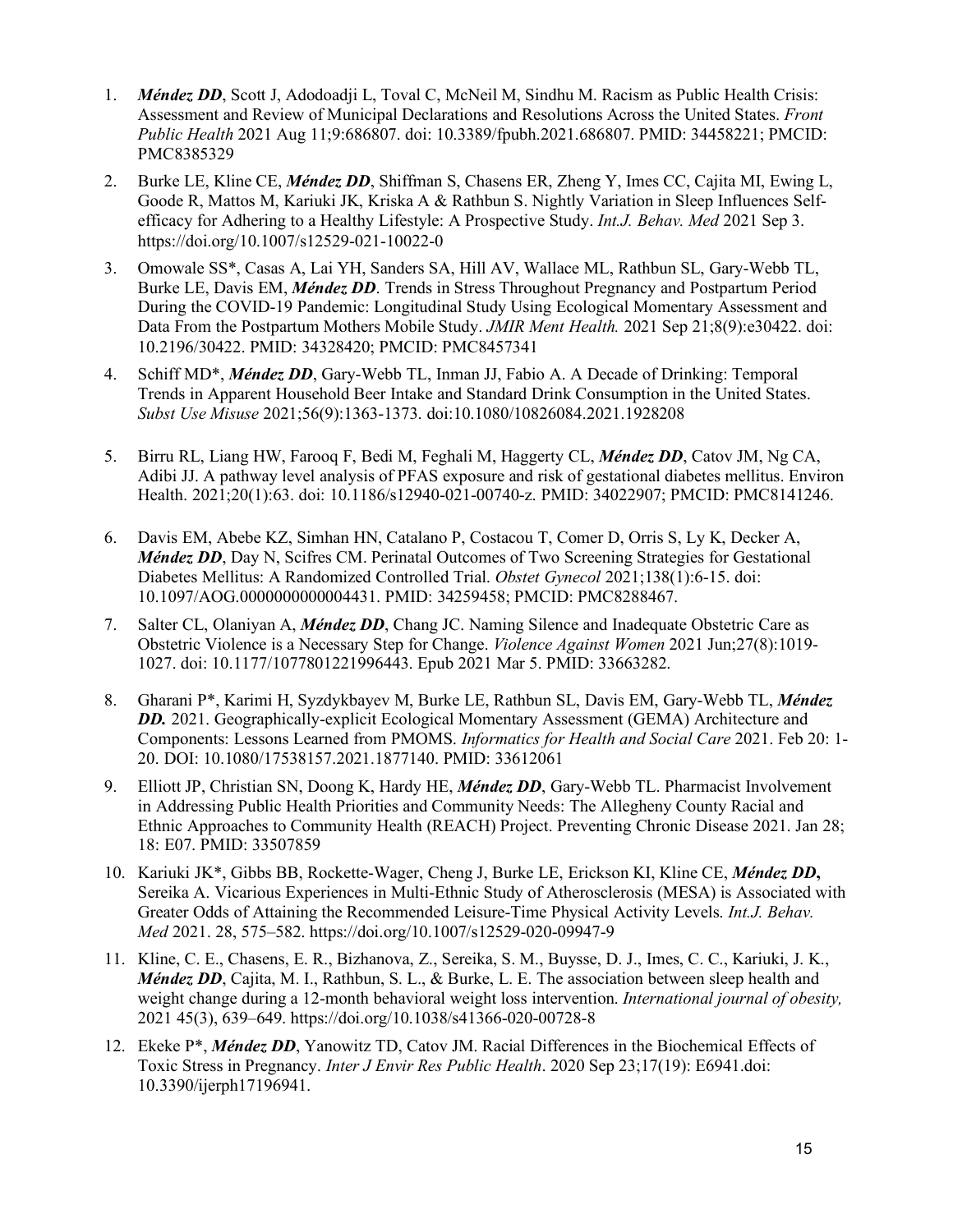- 13. *Méndez DD***,** Fabio A, Robinson T, Bear T, Keenan E, Schiff MD, Gary-Webb T. Green Grocer: Using Spatial Analysis to Identify Locations for a Mobile Food Market. *Prog Community Health Partners.* 2020;14(1):109-115. doi: 10.1353/cpr.2020.0013. PMID: 32280128.
- 14. *Méndez DD*, Sanders SA, Lai Y, Wallace ML, Rathbun SL, Gary-Webb TL, Davis EM, Burke LE. Ecological Momentary Assessment of Stress, Racism and Other Forms of Discrimination During Pregnancy Using Smartphone Technology. *Peri Ped Epi J* 2020. doi: 10.1111/ppe.12619. PMID: 31930744.
- 15. Quinn TD\*, Wu F, Mody D, Bushover B, *Méndez DD*, Schiff M, Fabio A. Associations Between Neighborhood Social Cohesion and Physical Activity in the United States, National Health Interview Survey, 2017. *Prev Chronic Dis* 2019; 16:190085. DOI: http://dx.doi.org/10.5888/pcd16.190085external icon
- 16. *Méndez DD,* Sanders S, Karimi H, Gharani P, Gary-Webb T, Wallace M, Davis E, Gianakas J, Burke L. Understanding Pregnancy and Postpartum Health Using Ecological Momentary Assessment and Mobile Technology: Protocol for the PMOMS Study. *JMIR Protocols.* 2019. Jun 26; 8(6):e13569.
- 17. McLemore M, Asiodu I, Drew M, Davis D, Hardeman R, *Méndez DD*, Roberts L, Creer-Perry J. Letter to the Editor re: Race, Research, and Women's Health Best Practice Guidelines for Investigators by Luwam Ghidei, MD, Anne Murray, MD, and Janet Singer, MSN, CNM. *Obstetrics and Gynecology Journal* 2019 Aug; 134(2): 422-423.
- 18. Wint K\*, Elias T, Méndez G, *Méndez DD*, Gary-Webb T. Experiences of Community Doulas Working with Low-income African American Mothers. *Health Equity* 2019. Apr 8; 3(1): 109-116.
- 19. *Méndez DD*, Devaughn S, Duell J. The Pregnancy Ecological Momentary Assessment Pilot Study: Applications of Mobile Technology. *Integrative Gynecology Obstetrics J*. 2019; 2(1): 1-6.
- 20. Raskind IG\*, Chapple-McGruder TD, *Méndez DD*, Kramer MR, Liller K, Cilenti D, Wingate MS. MCH workforce capacity: Maximizing opportunities afforded by a changing public health system. *Maternal and Child Health Journal*. 2019 Jul; 23(7): 979-988.
- 21. Assibey-Mensah V\*, Fabio A, *Méndez DD*, Lee P‐C, Roberts JM, Catov JM. Neighbourhood assets and early pregnancy cardiometabolic risk factors. *Paediatr Perinat Epidemiol.* 2019 Jan; 33(1): 79-87. <https://doi.org/10.1111/ppe.12531>
- 22. Gary-Webb TL, Bear TM, *Méndez DD*, Schiff M, Keenan E, Fabio A. Evaluation of a Mobile Farmer's Market Aimed at Increasing Fruit and Vegetable Consumption in Food Deserts: A Pilot Study to Determine Evaluation Feasibility. *Health Equity* 2018; 2(1): 375-383.
- 23. Imes CC, Zheng Y, *Méndez DD*, Rockette-Wagner B, Mattos MK, Goode RW, Sereika SM, Burke LE. Group-based trajectory analysis of physical activity change in a U.S. weight loss intervention. *J Phys Act Health*. 2018 Nov 1; 15(11): 840-846.
- 24. Kline C, Burke L, Zheng Y, Sereika S, Imes C, *Méndez DD*, Rockette-Wagner B, Strollo P, Rathbun S, Chasens E. Bidirectional relationships between weight change and sleep apnea in a behavioral weight loss intervention. *Mayo Clinic Proceedings*. 2018; 93(9): 1290-1298.
- 25. Liller K, Chapple-McGruder T, Castrucci B, Wingate MS, Hilson R, *Méndez DD*, Cilenti D, Raskind I. An Examination of the Perceived Importance and Skills Related to Policies and Policy Making among State Public Health Injury Prevention Staff. *Journal of Public Health Management and Practice*. 2018 Jan/Feb; 24(1): 75-80.
- 26. Goode RW\*, Styn MA, *Méndez DD*, Gary-Webb T. African-Americans in Standard Behavioral Treatment for Obesity, 2001-2015: What have we learned. *Western Journal of Nursing.* 2017 Aug. DOI: <https://doi.org/10.1177/0193945917692115>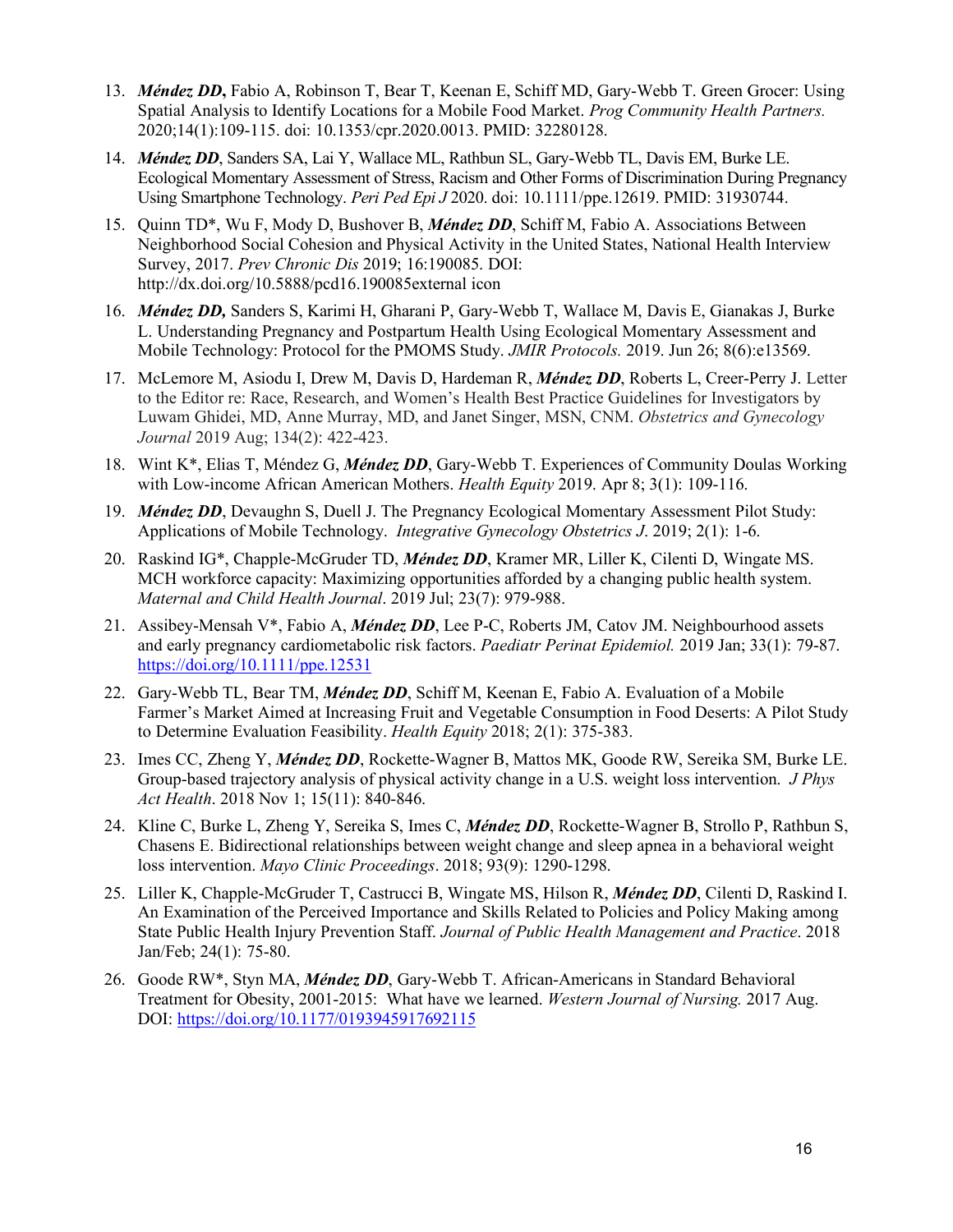- 27. Burke LE, Shiffman S, Music E, Styn MA, Kriska A, Smailagic A, Siewiorek D, Ewing LJ, Chasens E, French B, Mancino J, *Méndez DD*, Strollo P, Rathbun SL. Ecological Momentary Assessment in Behavioral Research: Addressing Technological and Human Subject Challenges. *J Med Internet Res*. 2017 Mar 15; 19(3): e77. DOI:10.2196/jmir.7138.
- 28. *Méndez DD*, Thorpe R, Amutah N, Davis E, Walker R, Chapple-McGruder T, Bodnar L. Neighborhood racial composition and poverty in association with pre-pregnancy weight and gestational weight gain. *Social Science and Medicine- Population Health*. 2016 Dec. 2: 692-699.
- 29. *Méndez DD*, Gary-Webb T, Fabio A, Goode R, Zheng Y, Imes C, Duell J, Burke LE. Neighborhood factors and six-month weight change among overweight individuals in a weight loss intervention. *Preventive Medicine Reports.* 2016 Oct; 4: 569-573.
- 30. *Méndez DD*, Kim KH, Hardaway C, Fabio A. Neighborhood racial and socioeconomic disparities in the food and alcohol environment: Are there differences by commercial data sources? *Journal of Racial and Ethnic Health Disparities*. 2016; 3(1): 108-116.
- 31. *Méndez DD,* Duell J, Reiser S, Martin D, Gradeck R, Fabio A. A methodology for combining multiple commercial data sources to improve measurement of the food and alcohol environment: applications of geographical information systems. *Geospatial Health*. 2014; 9(1): 71-96.
- 32. *Méndez DD,* Burke J, Jones J, Salter C. Perspectives from community-based doulas and mothers: Neighborhood context and pregnancy. *Journal of Health Disparities Research and Practice*. 2014; 7(4): 91-106.
- 33. Cassell C, Strassle P, *Méndez DD*, Lee KA, Krohmer A, Meyer R, Strauss R. Barriers to Care for Children with Orofacial Clefts in North Carolina. *Birth Defects Research (Part A).* 2014;100(11): 837- 47.
- 34. *Méndez DD*, Hogan VK, Culhane JF. Institutional racism, neighborhood factors, stress, and preterm birth. *Ethnicity and Health*. 2014;19(5):479-99. Epub Oct 18 2013.
- 35. *Méndez DD*, Doebler DA, Kim K, Amutah NN, Fabio A, Bodnar LM. Neighborhood socioeconomic disadvantage and gestational weight gain and loss. *Maternal and Child Health Journal*. 2014 Jul;18(5):1095-103.
- 36. Cassell CH, Lee K, *Méndez DD,* Strauss RP, Meyer RE. Factors Associated with Time and Distance Traveled to Cleft and Craniofacial Care. *Birth Defects Research (Part A): Clinical and Molecular Teratology*. Oct 2013; 97(10):685-95.
- 37. *Méndez DD***,** Hogan VK, Culhane JF. Stress and Pregnancy: The Role of Institutional Racism. *Stress and Health Journal* 2013 Oct; 29(4):266-74.
- 38. Cassell CH, *Méndez DD*, Strauss RP. Maternal Perspectives on Barriers to Care Among Children With Orofacial Clefts in North Carolina. *Cleft Palate Craniofacial Journal*. May 2012; 49(3):262-9.
- 39. *Méndez DD*, Hogan VK, Culhane JF. Institutional Racism and Health: Using Home Mortgage Disclosure Act Data to Develop a New Index for Mortgage Discrimination on the Community Level. *Public Health Reports*. Sept-Oct 2011; Suppl. 3, 126: 102-14.
- 40. Liverpool J, Francis S, Liverpool C, Dean G, *Méndez DD*. Leptospirosis: The under-reporting of a hidden and emerging public health problem." *Annals of Tropical Medicine and Parasitology*. 2008;  $102(3): 1-7.$
- 41. *Hall D* (maiden name), Samms-Vaughan M, Roberson S, Onugha T, Siles R. The Effects of the Environment on Autistic Spectrum Disorder in Jamaica. *West Indian Med J*. Nov 2001; 50 Suppl 5: 12- 37.

#### **2. Books and Book Chapters**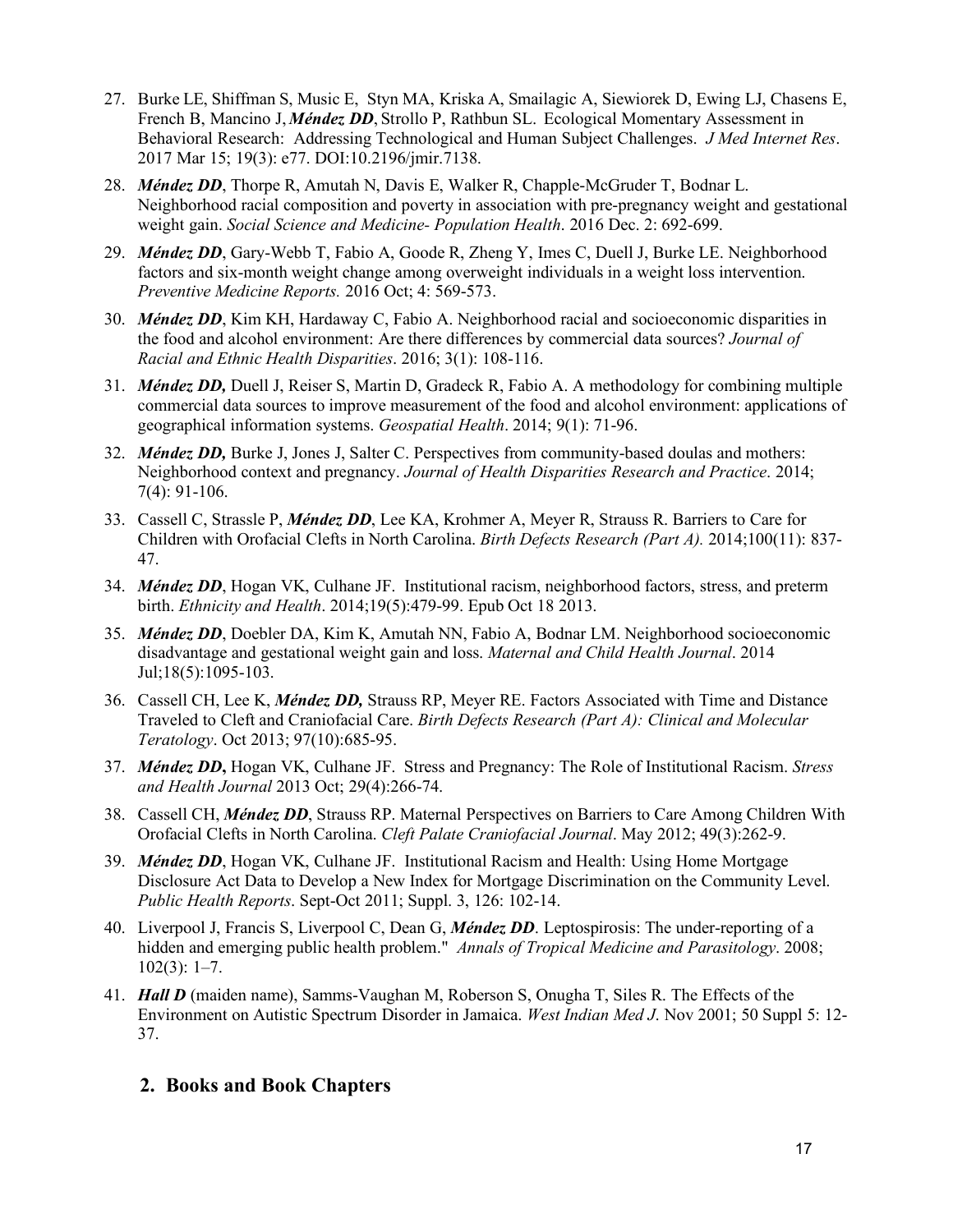- *1. Méndez D*, Scott J. "Public Health Critical Race Praxis, R4P and the Structural Determinants of COVID-19.**"** The Black Agenda: Bold Solutions for a Broken System. (Forthcoming, 2021)
- 2. *Méndez D*, Amutah N. "Infant Mortality." In People of Color in the United States: Contemporary Issues in Education, Work, Communities, Health, and Immigration. Valire Carr-Copeland, Ed. 2017.
- 3. Rowley D, Chapple-McGruder T, *Méndez D*, Browne D. "Chapter 10. Disparities in Maternal and Child Health in the U.S." in Maternal and Child Health: Programs, Problems and Policies in Public Health, 3rd Ed. Jonathan B. Kotch, Ed (2012).

### **3. Commentaries & Blogs**

- *1.* Davis CR, Hartman H, *Méndez DD*, Méndez JC, Norton T, Sexton J, Turner M. Understanding College Persistence for First-Generation College Students Living Through COVID-19. Center for First-Generation Student Success. Sept 8, 2020. https://firstgen.naspa.org/blog/understanding-collegepersistence-for-first-generation-college-students-living-through-covid-19.
- 2. *Méndez DD* et al. "Response to 'Pittsburgh's Inequality Across Gender and Race Report" (2019). http://www.newvoicespittsburgh.org/wp-content/uploads/2019/09/Pittsburghs-Inequities-Across-Raceand-Gender-Response2.pdf.
- *3.* Kozhimannil K, Hernandez E, *Méndez D*, Chapple-McGruder T (peer-reviewed). Beyond the Preventing Maternal Deaths Act: the role of the implementation and further policy change to address the US maternal mortality crisis. *Health Affairs Blog*. (Feb 2019).
- 4. *Méndez DD*. and Spriggs AL. Race as a social construct: The genetic fallacy. *The Amer J of Obs and Gynec*. Apr 2008; 198(4): 484.

### **4. Reports**

- 1. Berry J, Bey J, Gary-Webb T, Gradeck R, Issac L, Kohler J, Maseru N, McGlasson M, *Méndez D*, Lewis M, Wright A, Yonas M. Missing our Shot: COVID-19 Vaccine Equity in Allegheny County. April 2021. The Black Equity Coalition: https://issuu.com/urbankind/docs/bec\_vaccine\_report.
- 2. Peet E, May LW, Fischbach J, Campigotto C, Mangono T…. *Mendez D*. Vulnerability, Inequity and COVID-19: A portrait of the pandemic in Allegheny County. 2021 RAND Brief Report.
- 3. Burnet J, Bunch S, Butler-Hill E, Crowe A, Guciardo S, *Hall D*, Jones B. "Women's Health: Attitudes and Practices in North Carolina Focus Group Research." North Carolina State Infant Mortality Collaborative. Report for North Carolina Healthy Start Foundation, June 2005.
- 4. *Hall D* (maiden name), Walker K. "Children's Futures: A Review of the Literature." Report for Public/Private Ventures, May 2003.

### **5. Media (Print/Online)**

- 1. Pittwire article. "Dara Mendez Receives National Recognition for Maternal and Child Health Research" June 15th, 2021. https://www.pitt.edu/pittwire/accolades-honors/dara-mendez-receivesnational-recognition-maternal-and-child-health-research
- 2. UPMC article. "Legislation Addressing Racism as Public Health Crisis Surges but Lacks Funding" August  $11^{th}$ , 2021. https://www.upmc.com/media/news/081121-mendez-racism-ph-crisis
- 3. Pittwire article. "Public Health Program Highlights Equity and Reproductive Justice." February 18, 2021. https://www.pittwire.pitt.edu/news/public-health-program-highlights-equity-and-reproductivejustice.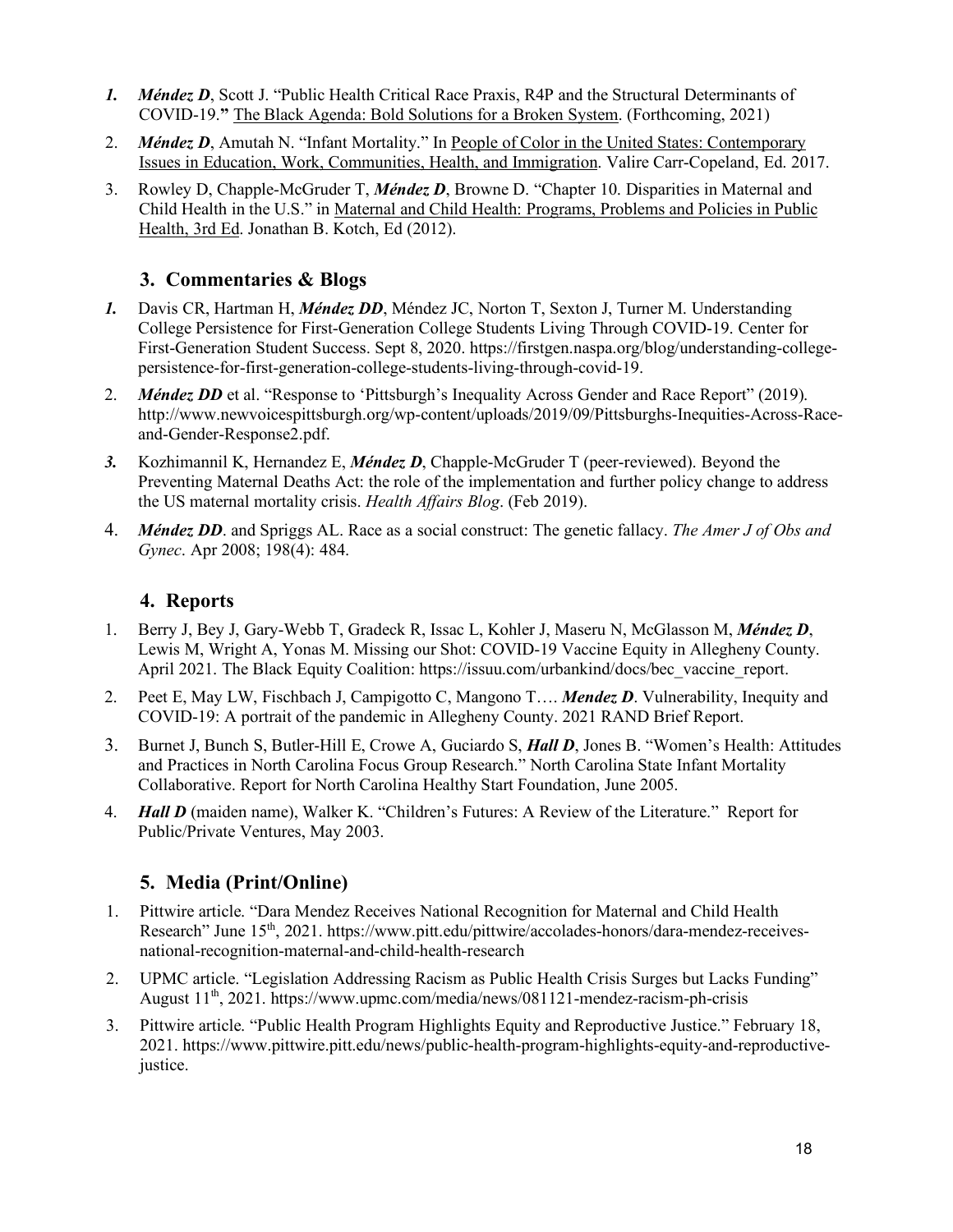- 4. Maisonette article. "Black Maternal Healthcare: A Deadly Disparity." July 2020. https://www.maisonette.com/le\_scoop/racism-black-maternalhealth?fbclid=IwAR0IZZcqGc\_yuHbItfAzSDhvhISg3mksW7HVq3CRmKMZIuNwQnhNgdSIdkY
- 5. WESA/NPR interview and article. "COVID-19 Data May Be Hiding The Pandemic's Full Impact." July 20, 2020. https://www.wesa.fm/post/covid-19-data-may-be-hiding-pandemics-fullimpact#stream/0
- 6. Mitchell-Miland C, *Méndez DD*. "Masks and Much More: Public Health In The Time of COVID-19." *The Pittsburgh Current*. July 1, 2020. https://www.pittsburghcurrent.com/masks-and-much-morepublic-health-in-the-time-of-covid-19/
- 7. WESA/NPR interview and article "Addressing Pittsburgh's Public Health Crisis: Racism". December 2019, Megan harris, Kiley Koscinski & Kevin Gavin: https://www.wesa.fm/post/addressingpittsburghs-public-health-crisis-racism#stream/0
- 8. Work described and Quoted in The Pittsburgh Courier article "Maternal Mortality and Morbidity". December 2019.
- 9. Quoted in Nation's Health article "Programs work from within to prevent black maternal deaths: Workers targeting root cause — Racism". August 2019, 49 (6) 1-17; Kris Krisberg. http://thenationshealth.aphapublications.org/content/49/6/1.3-0.
- 10. Quoted in The Pittsburgh Post-Gazette article "Racism as a public health crisis focus of city council meetings". December 2019. https://www.post-gazette.com/local/city/2019/12/05/Racism-publichealth-crisis-Pittsburgh-city-council-Burgess-Lavelle-inequality-gender-race/stories/201912050123.
- 11. Labors and Losses: Why are new mothers dying at an alarming rate in this country? Interviewed on maternal mortality in the US. *Pitt Med Magazine*. Winter 2018. https://www.pittmed.health.pitt.edu/story/tough-questions.
- 12. Work described in: "Scope of infant mortality disparities in Allegheny County unacceptable." *The New Pittsburgh Courier.* Esther Bush. April 17-23, 2013. National Minority Health Month series.
- 13. "How does where you live affect your health, pregnancy and birth?" *The New Pittsburgh Courier.* Dara Méndez. April 17-23, 2013. National Minority Health Month series.

### **6. Media (Non-Print)**

- 1. Interviewed by the Pitt Pulse Podcast. Episode 4: A Look at Health Equity/ Racism in STEM Series. Oct 2021 https://open.spotify.com/episode/10b4bcGeqCeV2g6mpq9C97?si=DMNuwS5tS6WqbYmbN24wzA&dl\_branch=1&  $nd=1$
- 2. Interviewed in: 90.5 WESA's *The Confluence*. "Recently Released Health Indicators Fall Along Racial Lines, Again." December 7, 2020. https://www.wesa.fm/post/recently-released-health-indicators-fall-along-racial-linesagain
- 3. Pitt wire interview: "Professors, Community Leader Discuss High Maternal Mortality Rate in New Podcast." March 18, 2019. https://www.pittwire.pitt.edu/news/professors-community-leader-discuss-high-maternal-mortality-ratenew-podcast.
- 4. Chronicle: Project Hunger. WTAE. First Aired May 31, 2018. Interview on food insecurity and research collaboration with the Greater Pittsburgh Food Bank.
- 5. Health Equity Editor and conducted interview for Block Chronicles "Health Equity and Covid-19: AJAPO and refugee and immigrant population sin the Pittsburgh region." July 2020. https://www.blockchronicles.com/post/health-equity-and-covid-19-ajapo-and-refugee-and-immigrant-populations-inthe-pittsburgh-region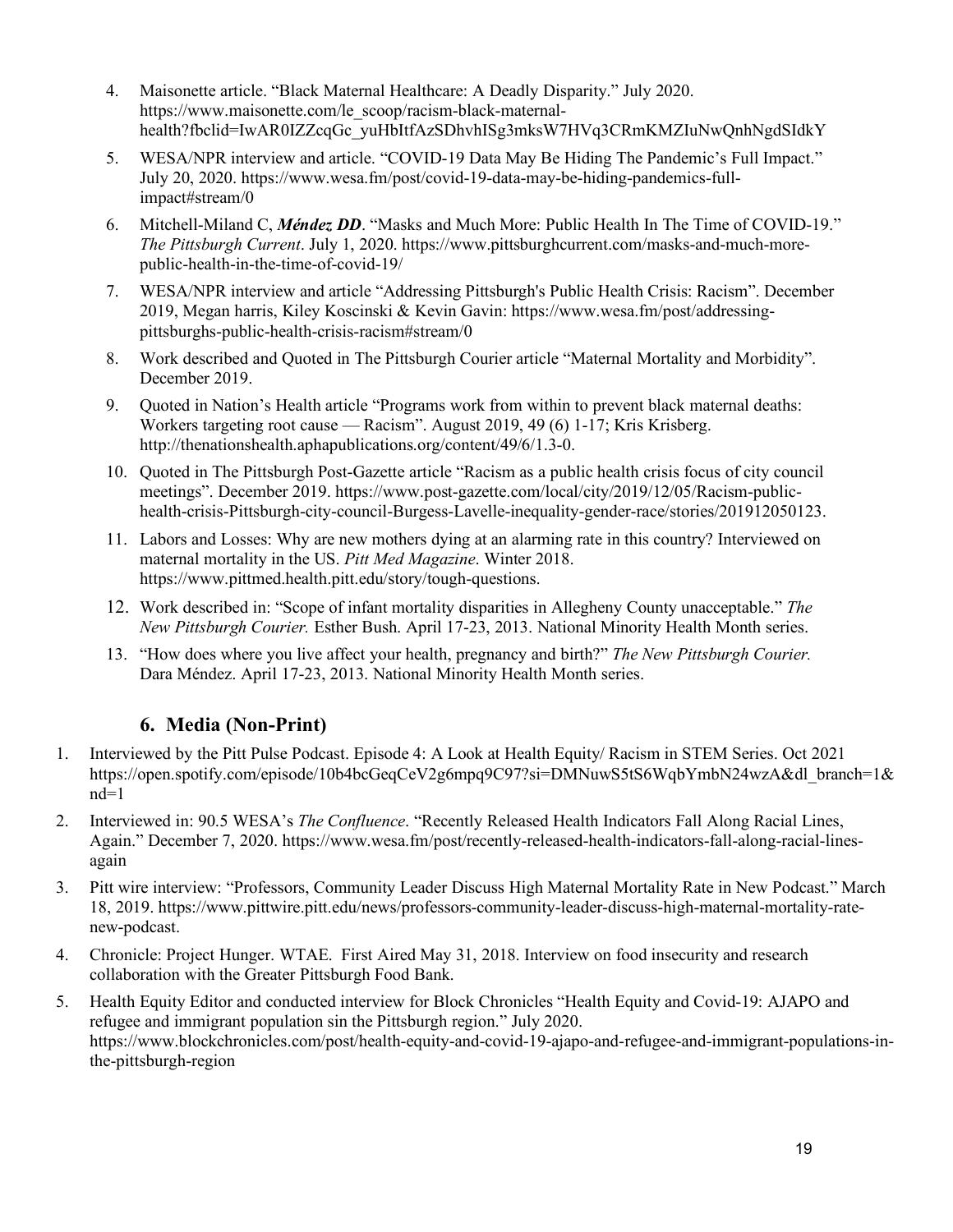- 6. Interviewed in: What Black Pittsburgh Needs to Know about COVID-19. May 2020. https://www.facebook.com/1HoodMedia/videos/2658516534404524/
- 7. Health Equity Editor and conducted interview for Block Chronicles "Health Equity and Covid-19 in the US and Brazil." April 2020 https://www.blockchronicles.com/post/health-equity-and-covid-19-in-the-us-and-brazil
- 8. Work quoted in: July 2020 'Foundational knowledge:' School of Medicine reflects on anti-racist curriculum changeshttps://pittnews.com/article/158872/featured/foundational-knowledge-school-of-medicine-reflects-on-anti-racistcurriculum-changes/

### **7. Legislative Content**

1. Provided testimony and input into City of Pittsburgh Council's Legislation on Racism as a Public Health Crisis. Legislation then used to develop the Allegheny County legislation and legislation in the state of Ohio. Dec 2019.

> Testimony: https://www.blockchronicles.com/post/professor-méndez-deliversstatement-to-pittsburgh-city-council-on-racism-as-public-health-crisis

### **8. Peer-Reviewed Oral Presentations**

- 1. Omowale S, Casas A, Lai YH, Sanders S, Hill A, Wallace M, Rathbun S, Gary-Webb T, Davis E, Burke L, *Méndez DD.* A longitudinal analysis of stress during the COVID-19 pandemic in a pregnant and postpartum population. American Public Health Association Conference (hybrid) Oct 2021.
- 2. *Méndez DD,* Omowale SS (session organizer), Olaniyan A. American Sociological Association Conference Special Session: Listen to Black Voices: Black Maternal and Infant Health (virtual). Aug 2021.
- 3. Lai Y, Omowale SS, Wallace M, Rathbun S, Gary-Webb T, Davis E, Burke L, *Méndez DD*. Added sugar intake as measured by ecological momentary assessment versus 24-hour dietary recall during pregnancy. The Society for Pediatric and Perinatal Epidemiologic Research Annual Meeting, June 2021 (virtual format).
- 4. Hardeman R, Tongtan C, Smith M, Karebeah J, David VR, *Méndez DD*. Police exposure as a determinant of structural racism: An exploration of the association between preterm birth in neighborhoods with high police exposure. The American Public Health Association Conference, Nov 2020 (virtual format).
- 5. Tongtan C, Rachel H, Morrison S, J'Mag K, **Méndez DD**, David VR. Police exposure as a determinant of structural racism: An exploration of the association between preterm birth in neighborhoods with high police exposure" has been accepted for presentation as part of an Oral Abstract Session (OAS) at SER's 2020 Annual Meeting, scheduled to be held December 15-18, 2020, in Boston, Massachusetts
- 6. *Méndez DD*. The narratives of key partners and stakeholders addressing chronic disease risk factors in African-American communities in Allegheny County, Pennsylvania. Presentation for Special Session 6: Addressing Racial Disparities in Chronic Disease through Programs and Policies: REACH (Racial and Ethnic Approaches to Community Health) in Allegheny County, PA. The American Public Health Association Conference, Nov 2020 (virtual format).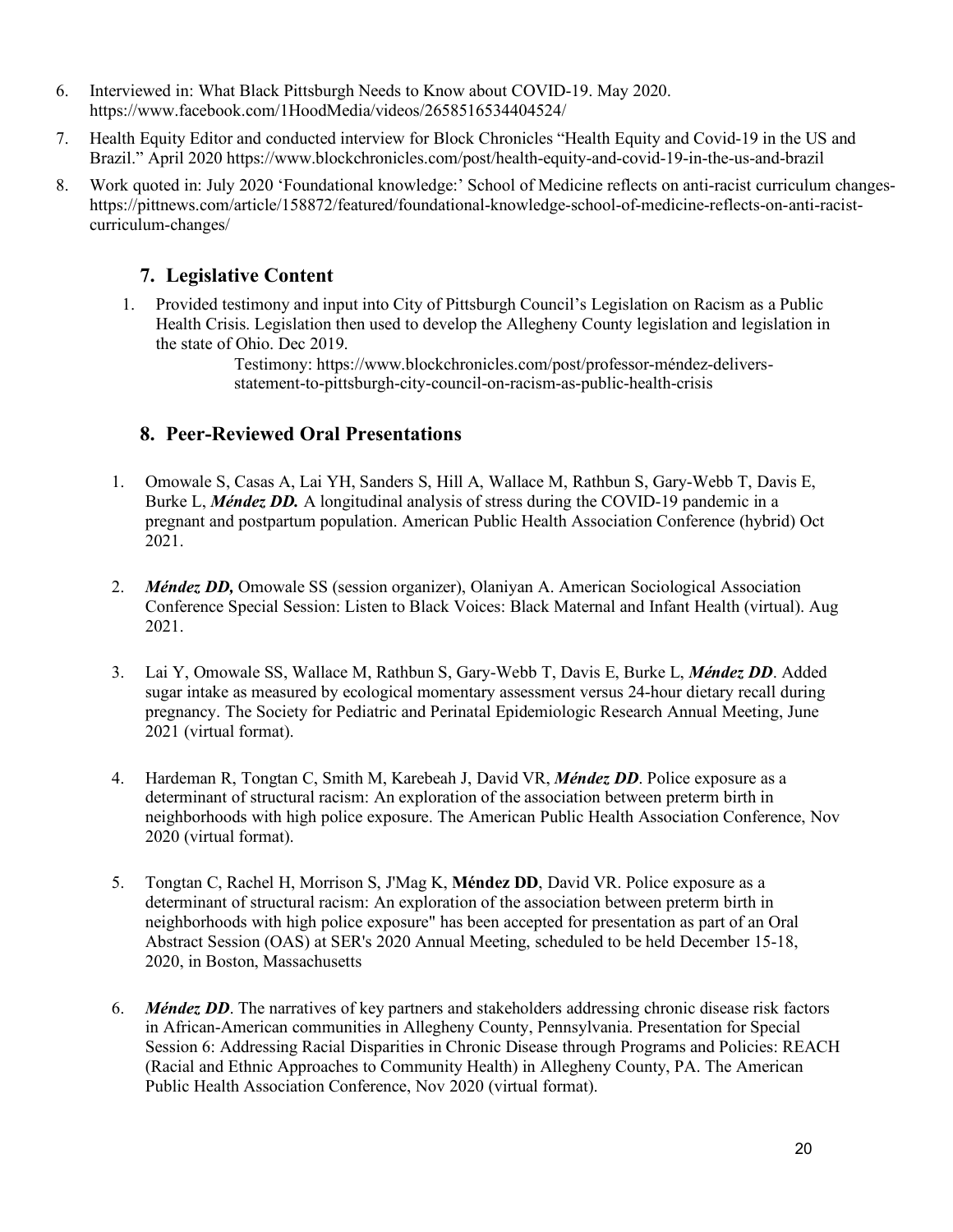- *7.* Salter C, Wint K, Burke J, *Méndez DD***,** Documet P and Terry M Speaking in code: The overlap between birth trauma and mistreatment. The American Public Health Association Conference, Nov 2020 (virtual format).
- 8. Hill, AV., **Méndez DD.,** Haggerty CL., Miller E., & De Genna NM. Syndemics of Sexually Transmitted Infections in Pregnant Young Women. The 2020 STD Prevention Conference: September 14-17, Atlanta, GA.
- 9. *Méndez DD*, Schiff M, Hardeman R, Chambers B, Fabio T, Gary-Webb T. Mortgage Lending Inequities as a Form of Structural Racism: Implications for Pregnancy and Birth Outcomes. American Public Health Association Conference. Philadelphia, PA. November 2019.
- 10. Méndez G, *Méndez DD*, Tibbs N, Mehta U. Reasons for Breastfeeding Weaning Among Black/African American Women of Pittsburgh. American Public Health Association Conference. Philadelphia, PA. November 2019.
- 11. *Méndez DD*, co-panelists: Gary-Webb TL, Maseru N, Garland R; (A focus on Maternal and Child Health) Health Equity for African American Populations across the Lifespan: Research and Practice Activities at the Center for Health Equity, University of Pittsburgh Graduate School of Public Health. American Public Health Association Conference, November 2018.
- 12. Imes C, Burke, L, *Méndez DD*, Sun R, Yang Y, Rathbun S, Chasen E. *Impaired Nighttime Sleep Negatively Effects Next-Day Physical Activity: Results from an Ecological Momentary Assessment Study.* American Heart Association Conference, EPI/Lifestyle Scientific Sessions, Mar 2018.
- 13. Goode, R., Ma, Q., Sereika, S. M., Hu, L., Mancino, J. M., Mattos, M. K., *Méndez, D.D.*, Imes, C.C., Danford, C, Zheng, Y. and Burke, L. E. (2016). *Black-white differences in self-efficacy and weight change in a 12-month behavioral weight loss program.* Annals of Behavioral Medicine, 50(Suppl 1), S183, Paper session 27. Paper presented at the 37th Annual Meeting & Scientific Sessions of the Society of Behavioral Medicine, Washington, DC.
- 14. *Méndez DD*, Rathbun S, Ma Q, Goode R, Zheng Y, Mattos M, Imes C, Danford C, Sereika S, Hu L, Burke L.E. *Neighborhood Grocery Store Density is Associated with Daily Self-Efficacy Among Individuals in a Behavioral Weight Loss Intervention Study.* American Heart Association Conference, EPI/Lifestyle Scientific Sessions, March 1-4, 2016, Phoenix, AZ.
- 15. Zheng, Y, Sereika, SM, Ewing, LJ, Danford, CA, Terry, MA, Imes, CC, Goode, R, *Méndez, DD*, Mattos, M, Hu, L., Sun, R., & Burke, L. E. (2016). *Is Self-Efficacy Associated with Patterns of Self-Weighing Behavior?* Circulation, 133, AP245.
- 16. Burke LE, Rathburn S, Smailagic A, Siewiorek DP, Ewing LJ, *Méndez DD*, Ye L, Zheng Y, Shiffman S. *Environmental predictors of weight loss/gain in a longitudinal study using EMA.* Society of Behavioral Medicine 36<sup>th</sup> Annual Meeting and Scientific Sessions, April 22-25, 2015, San Antonio, Texas.
- 17. *Méndez DD*, Kim K, Hardaway C, Fabio A. *Examining systematic biases in secondary commercial data sources of food and alcohol environments: Differences across neighborhood racial and socioeconomic characteristics.* American Public Health Association 142nd Annual Meeting and Exposition, November 15-19, 2014, New Orleans, LA.
- 18. Fabio A, Christopher P, *Méndez DD*, Duell J, Mellers M, Sharma R. *Ten Year Prospective Assessment of Changes in Alcohol Outlet Density and Violence in Pittsburgh Neighborhoods*. Society for Prevention Annual Meeting, May 27-30, 2014, Washington, DC.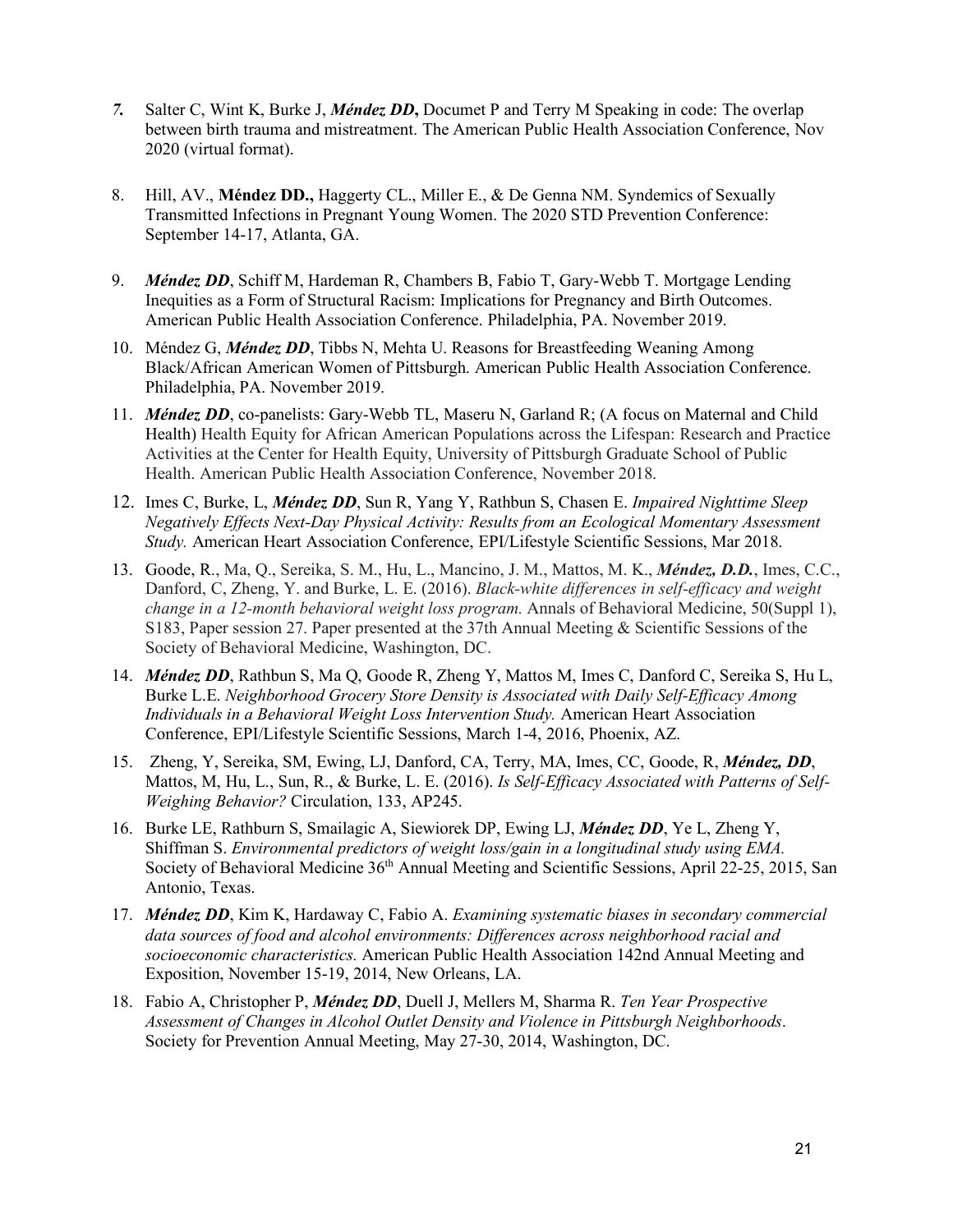19. Cassell CH, Krohmer A, *Méndez DD*, Lee K, Strauss RP, Meyer R. *Factors associated with time and distance traveled to cleft and craniofacial care*. 12th International Congress on Cleft Lip/Palate and Related Craniofacial Anomalies, May 5-10, 2013, Lake Buena Vista, FL.

#### **9. Peer-Reviewed Poster Presentations**

- 1. Olaniyan A, Hawk M, *Méndez DD,* Albert S, Chang J. Racial inequities in clinicians' drug testing of pregnant women. The American Public Health Association Conference. Oct 2021.
- 2. Lai Y, DeGenna NM, *Méndez DD*. Characterizing the family social environment among a predominantly Black teenage mother population. The Annual University of Pittsburgh Graduate School of Public Health Dean's Day, April 2021 (virtual format).
- 3. Hill, AV, *Méndez DD*, Haggerty CL., Miller E., & De Genna NM. Examining syndemic indicators in pregnant young women. American Public Health Association Conference, Oct 2020 (virtual format).
- 4. Salter C, Wint K, Burke J, *Méndez DD***,** Documet P and Terry M. Descriptions of secondary trauma, compassion fatigue, burnout and moral distress among maternity healthcare professionals related to patient birth trauma. The American Public Health Association Conference, Nov 2020.
- 5. Kariuki, J. K., Rockette-Wagner, B., Cheng, J., Burke, L. E., Erickson, K., *Méndez DD*, Sereika, S. M., & Barone Gibbs, B. (2020). Abstract MP18: Vicarious Experience Trumps Neighborhood Characteristics in Predicting Leisure-time Physical Activity in the Multi-ethnic Study of Atherosclerosis Dataset. Circulation, 141(Suppl\_1). https://doi.org/10.1161/circ.141.suppl\_1.mp18
- 6. Kline C, Bizhanova Z, Sereika S, Buysse D, Imes C, Kariuki J, *Méndez DD*, Chasen E, Burke L. Better Sleep Health is Associated with Greater Weight Loss During a 12-month Behavioral Weight Loss Intervention. American Health Association, EPI/Lifestyle Annual meeting, March 2020
- 7. Mellers M, Brooks M, Gary-Webb T, *Méndez DD*, Talbott E, Fabio T. A Natural Experiment of the Effect of the Opening of a Casino on Neighborhood Violent crimes. Society for Prevention Research Annual Meeting. San Francisco, CA. May 2019.
- 8. Imes C, Kline C, *Méndez DD*, Yu Y, Sun R, Chasens E, Rathbun S, Burke L. Subjective Versus Objective Measures of Sleep: Results from an Ecological Momentary Assessment Study. American Heart Association, EPI/Lifestyle Annual Meeting, March 2019.
- 9. Méndez G, Tibbs N, Mehta U, Gary-Webb, *Méndez DD*. Family influences and breastfeeding Practices Among Black Women in Pittsburgh, PA. American Public Health Association Conference, November 2018.
- 10. Cartus A, *Méndez DD*, Calavaro C. Neighborhood-level housing characteristics and birth weight in Pittsburgh, PA 2009-2013. American Public Health Association Conference, November 2018.
- 11. Kline C, Sereika S, Burke L, Imes C, *Méndez DD*, Strollo P, Rockette-Wagner B, Rathbun S, Chasens E. Adults with obstructive sleep apnea have lower adherence to weight loss behaviors in a behavioral weight loss intervention. American Heart Association Conference, EPI/Lifestyle Scientific Sessions, Mar 2018.
- 12. Burke L, Chasens E, Imes C, Kline C, Strollo P, Baniak L, *Méndez D*, Rathbun S. Does Quality of Sleep Affect Self-Efficacy for Adhering to a Healthy Lifestyle Plan? 38<sup>th</sup> Annual Society for Behavioral Medicine Scientific Meeting. March 29-April 1, 2017. San Diego, CA.
- 13. Burke L, Shiffman S, *Méndez DD*, Chasens E, Smailagic A, Siewiorek D, Ewing L, Mancino J, Rathbun S. Impact of Location and Social Context on the Probability of a Dietary Lapse Among Adults in Weight Loss Treatment. American Heart Association Epi/Lifestyle Scientific Meeting. March 7-10, 2017. Portland, Oregon.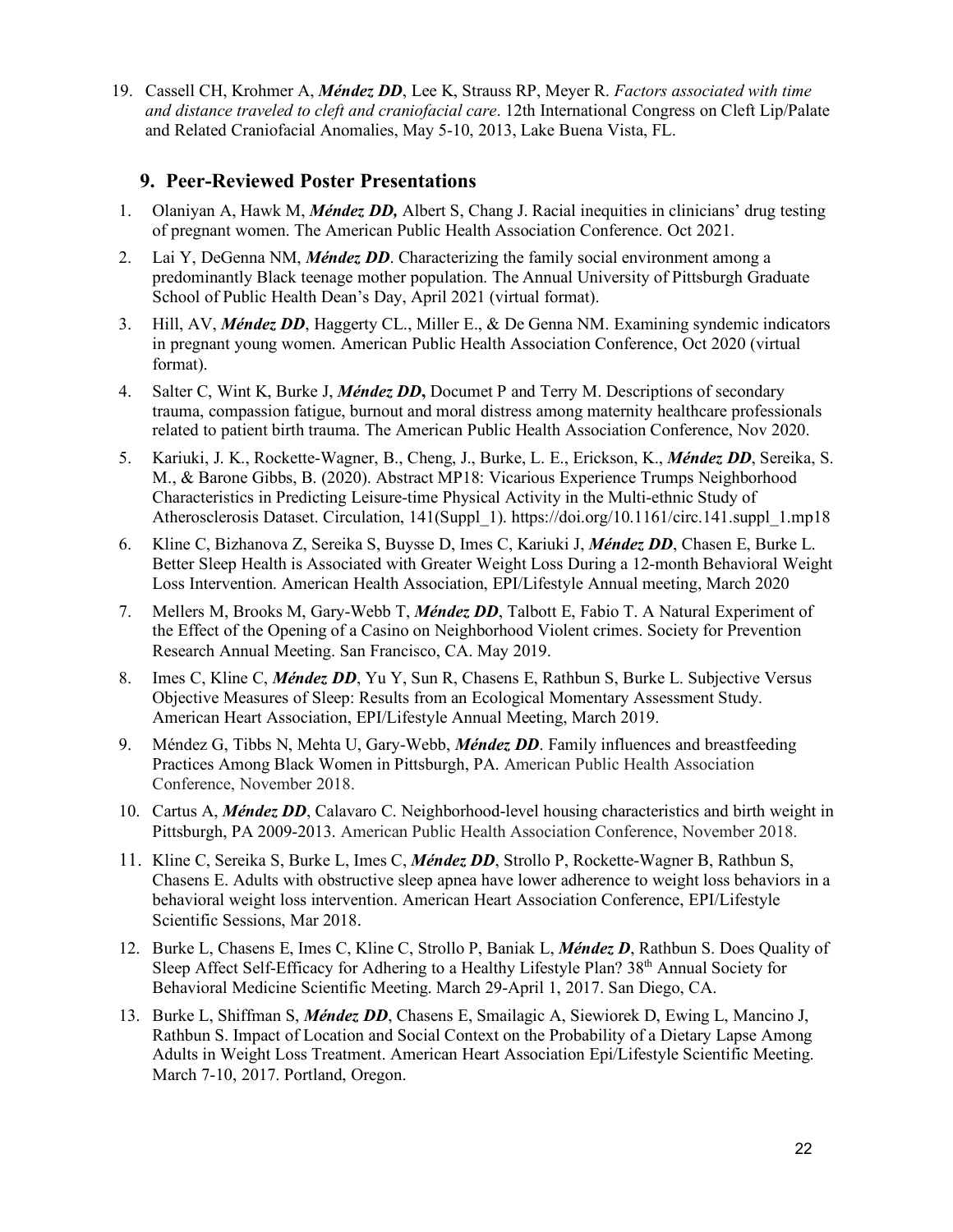- 14. Kline C, Rockette-Wagner B, Baniak L, *Méndez DD*, Chasens E, Sereika S, Burke L. Bidirectional Relationship Between Sleep and Sedentary Behaviors in Adults Who Are Overweight and Obese. American Heart Association Epi/Lifestyle Scientific Meeting. March 7-10, 2017. Portland, Oregon.
- 15. Burke L, Sereika S, Imes C, Baniak L, *Méndez DD*, Strollo P, Ye L, Chasens E. Sleep Apnea is Reduced Following a Behavioral Weight Loss Intervention but Impedes Weight Loss Outcomes. American Heart Association Epi/Lifestyle Scientific Meeting. March 7-10, 2017. Portland, Oregon.
- 16. Blum ES\*, *Méndez DD*, Roberts JM, Adibi JJ. Maternal sources of stress within her combined individual and neighborhood environment and the risk of preeclampsia. Poster presented at: Office of Health Sciences Diversity Poster Day 2016 May. University of Pittsburgh.
- 17. Fabio A, Gianakis J, *Méndez D*, Webb TG. The Relationship between Alcohol Outlet Density and Violence is Explained by Commercial Activity. Presented at the 2016 Epidemiology Congress of the America's Conference, June 22nd, 2016, Miami FL.
- 18. Imes C, Zheng Y, Lu H, *Méndez D*, Goode R, Mattos M, Ma Q, Sun R, Yu Y, Danford C, Sereika S, Burke L. *Patterns of Change in Step Count During the First 12 Months of a Weight Loss Intervention: A Group-based Trajectory Analysis.* American Heart Association Conference, EPI/Lifestyle Scientific Sessions, March 1-4, 2016, Phoenix, AZ.
- 19. Zheng Y, Sereika S, Ewing L, Danford C, Terry M, Imes C, Goode R, *Méndez D*, Mattos M, Hu L, Sun R, Burke L. Is Self-efficacy Associated with Patterns of Self-weighing Behavior? American Heart Association Conference, EPI/Lifestyle Scientific Sessions, March 1-4, 2016, Phoenix, AZ.
- 20. Cui C\*, *Méndez D*, Mitchell-Miland CE, Blum ES, Duell J, Fabio, A, Gary-Webb TL. Food environment and health outcomes in the US: A systematic review of audit studies. Poster session presented at: Inaugural Forum on Population Health Equity; 2015 Sep 10-11; Boston, MA.
- 21. *Méndez D*, Ewing L, Zheng Y, Imes C, Goode R, Mancino J, Music E, Burke L. The neighborhood environment and weight change among individuals participating in a weight loss intervention. American Heart Association Conference, EPI/Lifestyle Scientific Sessions; Baltimore, MD, March 3-5, 2015.
- 22. Imes, C. C., Ye, L., Zheng, Y., Mancino, J., Danford, C. A., Mattos, M., Music, E., *Méndez, D.*, Lu, H., Ewing, L. J., Sereika, S. M., Burke, L. E. (2015). Mean Daily Pedometer Step Count is Associated with Weight Loss. *Circulation, 131*(Suppl 1), AP110. American Heart Association's Epidemiology and Lifestyle and Cardiometabolic Health Councils, Baltimore, MD.

### SERVICE

#### **1. Service to School and University**

| <b>Years</b>     | Committee                                                                                 | <b>Position</b>                                               |
|------------------|-------------------------------------------------------------------------------------------|---------------------------------------------------------------|
| 2009-<br>Present | Community Research Advisory Board (CRAB)                                                  | Member                                                        |
| 2011-<br>Present | University of Pittsburgh's Center for Health Equity<br>(Faculty affiliated: 2014-present) | <b>Faculty Affiliate</b><br>Interim Director<br>$(2020-2021)$ |
| 2020-<br>Present | University of Pittsburgh Human Rights Workgroup                                           | Member                                                        |
| 2020-2021        | Pitt Graduate School of Public Health One Book One<br><b>Community Committee</b>          | Moderator                                                     |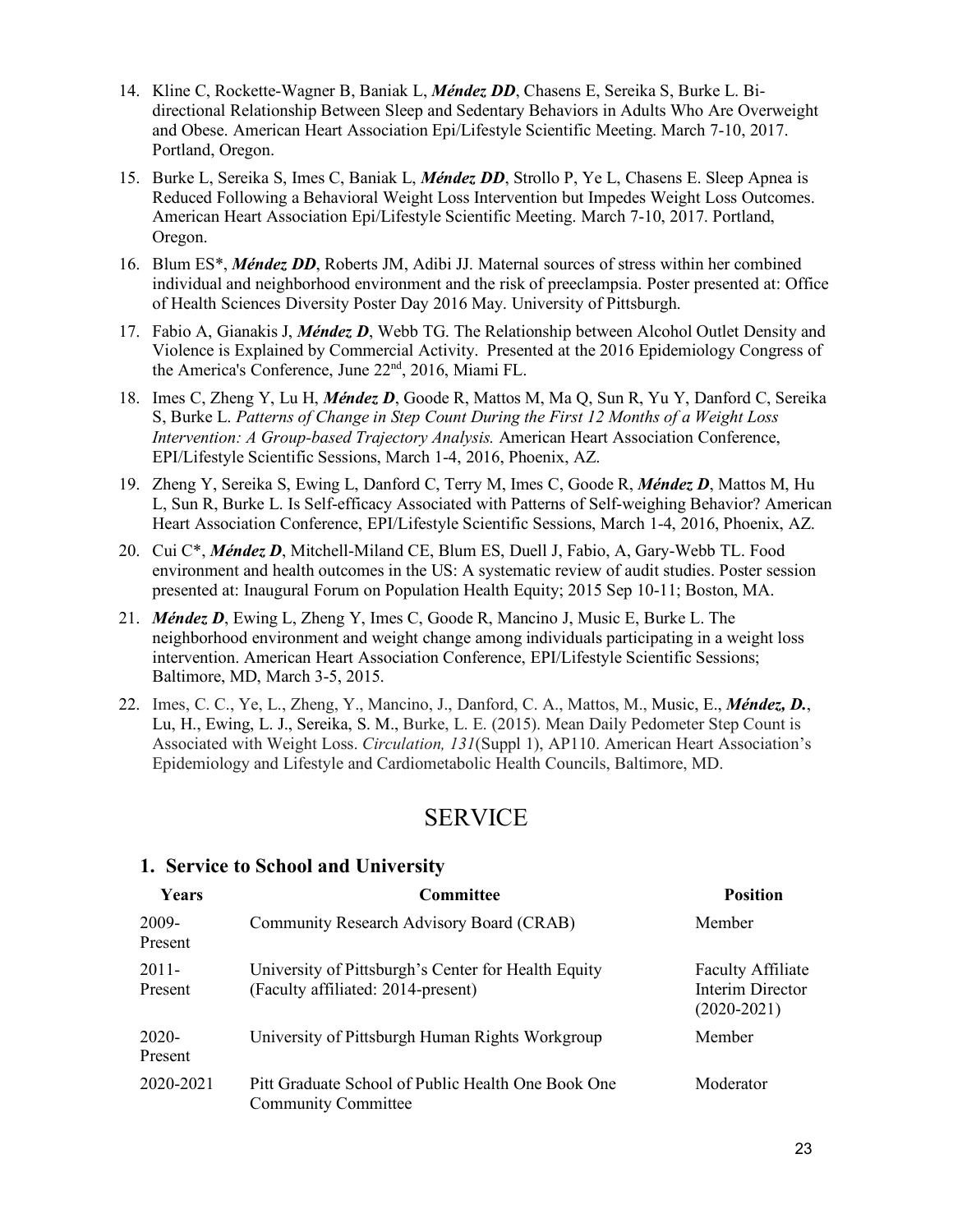| Years               | Committee                                                                                      | <b>Position</b>          |
|---------------------|------------------------------------------------------------------------------------------------|--------------------------|
| 2021                | University of Pittsburgh Graduate School of Public Health<br><b>Cluster Hire Working Group</b> | Member/Content<br>Expert |
| 2020                | <b>GSPH Dean's Search Committee</b>                                                            | Member                   |
| 2018-<br>Present    | Maternal and Child Health Equity Scholars                                                      | Director                 |
| $2017 -$<br>Present | University of Pittsburgh High School Research Opportunity<br>Program                           | Advisor                  |
| $2017 -$<br>Present | Diversity Supplement Ad Hoc Committee, GSPH                                                    | Member                   |
| 2012-<br>Present    | University of Pittsburgh's Investing NOW Program<br>(mentorship program)                       | Advisor/Mentor           |
| 2017-2020           | Student Liaison Committee, Department of Epidemiology                                          | Co-Chair                 |
| 2015-2017           | University of Pittsburgh's Center for Health Equity<br>Scholarship Award Program, GSPH         | Reviewer                 |
| 2015-2017           | University of Pittsburgh Health Disparities Poster<br>Competition                              | Reviewer                 |
| 2017-2019           | Preliminary Exams Committee, Department of<br>Epidemiology                                     | Member                   |
| $2012 -$<br>present | Community Research Advisory Board, Center for Health<br>Equity, GSPH                           | Member                   |

## **2. Service to Field of Scholarship**

## **a. Editorial Boards, Editorships**

| Date         | <b>Position</b> | Organization                        |
|--------------|-----------------|-------------------------------------|
| 2015-Present | Editorial Board | Women's Reproductive Health Journal |
| 2015-2017    | Editorial Board | Maternal and Child Health Journal   |

### **b. Manuscript and Other Document/Publication Review**

| <b>Dates</b>    | <b>Journal Title</b>                                                                                         |
|-----------------|--------------------------------------------------------------------------------------------------------------|
| $2018$ -present | Maternal and Child Health Journal                                                                            |
| $2017$ -present | American Journal of Preventive Medicine                                                                      |
| $2017$ -present | <b>Ethnicity and Disease</b>                                                                                 |
| $2016$ -present | Journal of Health and Place                                                                                  |
| $2016$ -present | Journal of Urban Health                                                                                      |
| $2016$ -present | Social Science and Medicine-Population Health                                                                |
| 2016            | Abstract Reviewer, Society for Behavioral Medicine (Racial, Ethnic,<br>and Cultural Factors in Health Track) |
| $2012$ -present | International Journal of Health Geographics                                                                  |
| $2012$ -present | American Journal of Public Health                                                                            |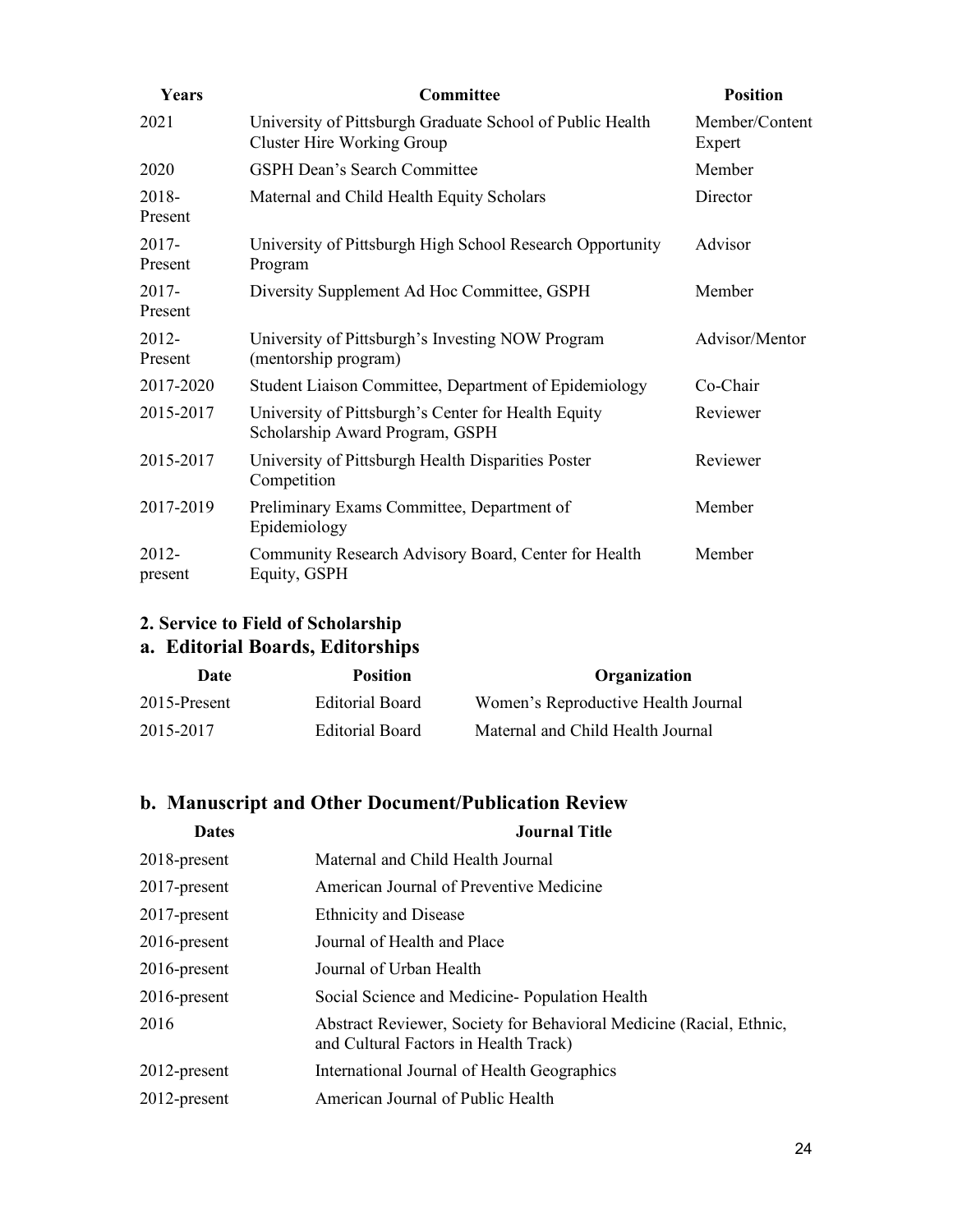| <b>Dates</b>    | <b>Journal Title</b>                                |
|-----------------|-----------------------------------------------------|
| 2013            | Women and Therapy Journal                           |
| $2013$ -present | Journal of Health Disparities Research and Practice |
| 2012            | Nicotine and Tobacco Research                       |

### **c. Study Sections, Review Panels, and Advisory Boards**

| Date           | <b>Position</b>     | <b>Organization and Nature of Activity</b>                                                                                        |
|----------------|---------------------|-----------------------------------------------------------------------------------------------------------------------------------|
| April 2021     | <b>Review Panel</b> | NHLBI Loan Repayment Program Grant Award<br>Program                                                                               |
| Feb 2018; 2019 | <b>Review Panel</b> | NIMHD Special Emphasis Panel-NIH Pathway to<br>Independence Award (K99/R00)                                                       |
| 2019           | Advisory            | California Maternal Quality Care Collaborative                                                                                    |
| October 2016   | <b>Review Panel</b> | NIH Special Emphasis Review Panel-NIMHD-<br>R13/K99 ZMD1 DRI (J1) 1- Health Disparities<br>conferences and career training awards |

### **3. Service for Practice and Policy-Making, including Consultantships**

### **a. Governmental Organizations**

| Date         | <b>Position</b>     | <b>Type of Service and/or Agency</b>                                                           |
|--------------|---------------------|------------------------------------------------------------------------------------------------|
| 2018-2021    | Member              | PA Maternal Mortality Review Committee                                                         |
| 2016-Present | Executive Committee | Infant Mortality Strategic Planning Committee,<br>ACHD (Birth Equity Institute/BEST Allegheny) |

### **b. Non-Governmental and Community-Based Organizations**

| Date            | <b>Position</b>                             | <b>Type of Service and/or Organization</b>                                                   |
|-----------------|---------------------------------------------|----------------------------------------------------------------------------------------------|
| $2021$ -Present | Member                                      | Fetal Infant Mortality Review Committee (multi-<br>organization collaboration)               |
| 2020-Present    | Research Advisement                         | Jackson-Hogue-Phillips Contextualized Stress<br>Project (PI: Dr. F. Jackson, March of Dimes) |
| 2020-Present    | Member                                      | <b>UPMC Maternal Mortality Review Committee</b>                                              |
| 2019-Present    | Advisor                                     | Maternal and Child Health Comprehensive<br>Strategy                                          |
| 2019-Present    | Core Member                                 | Healthy Baby Zone, Healthy Start Inc.                                                        |
|                 | *see Other Research and Training Activities |                                                                                              |

| 4. Non-Professional Service |  |  |  |
|-----------------------------|--|--|--|
|                             |  |  |  |